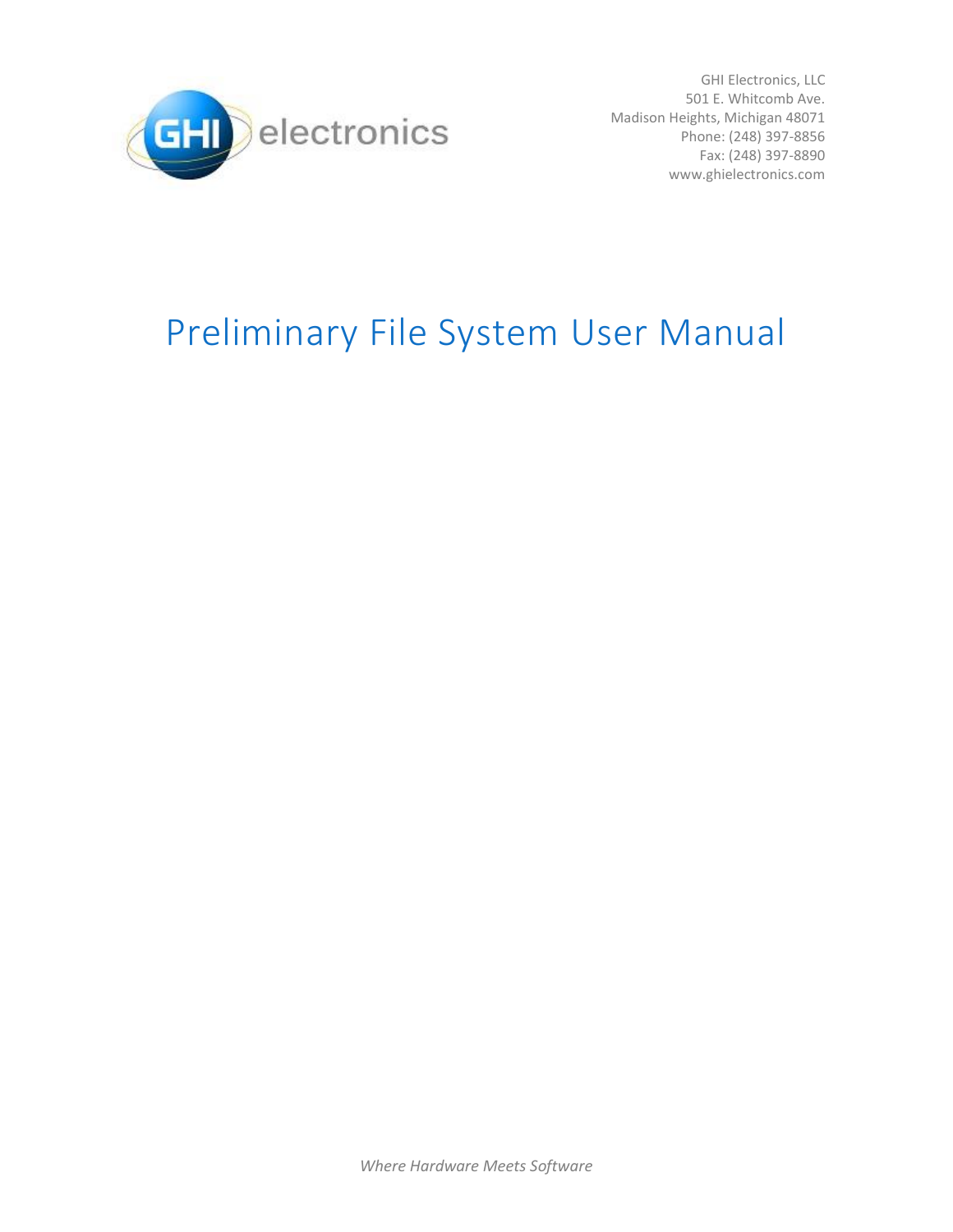| $\mathbf{1}$   |      | Contents |  |
|----------------|------|----------|--|
| $\mathcal{P}$  |      |          |  |
| 3              |      |          |  |
|                | 3.1  |          |  |
|                | 3.2  |          |  |
|                | 3.3  |          |  |
|                | 3.4  |          |  |
|                | 3.5  |          |  |
|                | 3.6  |          |  |
|                | 3.7  |          |  |
|                | 3.8  |          |  |
|                | 3.9  |          |  |
|                | 3.10 |          |  |
|                | 3.11 |          |  |
|                | 3.12 |          |  |
|                | 3.13 |          |  |
|                | 3.14 |          |  |
|                | 3.15 |          |  |
|                | 3.16 |          |  |
|                | 3.17 |          |  |
|                | 3.18 |          |  |
|                | 3.19 |          |  |
|                | 3.20 |          |  |
|                | 3.21 |          |  |
|                | 3.22 |          |  |
|                | 3.23 |          |  |
|                | 3.24 |          |  |
|                | 3.25 |          |  |
|                | 3.26 |          |  |
| $\overline{4}$ |      |          |  |
|                | 4.1  |          |  |
|                | 4.2  |          |  |
|                | 4.3  |          |  |
| 5              |      |          |  |
|                | 5.1  |          |  |
|                | 5.2  |          |  |
| 6              |      |          |  |
| $\overline{7}$ |      |          |  |
|                | 7.1  |          |  |
|                | 7.2  |          |  |
| 8              |      |          |  |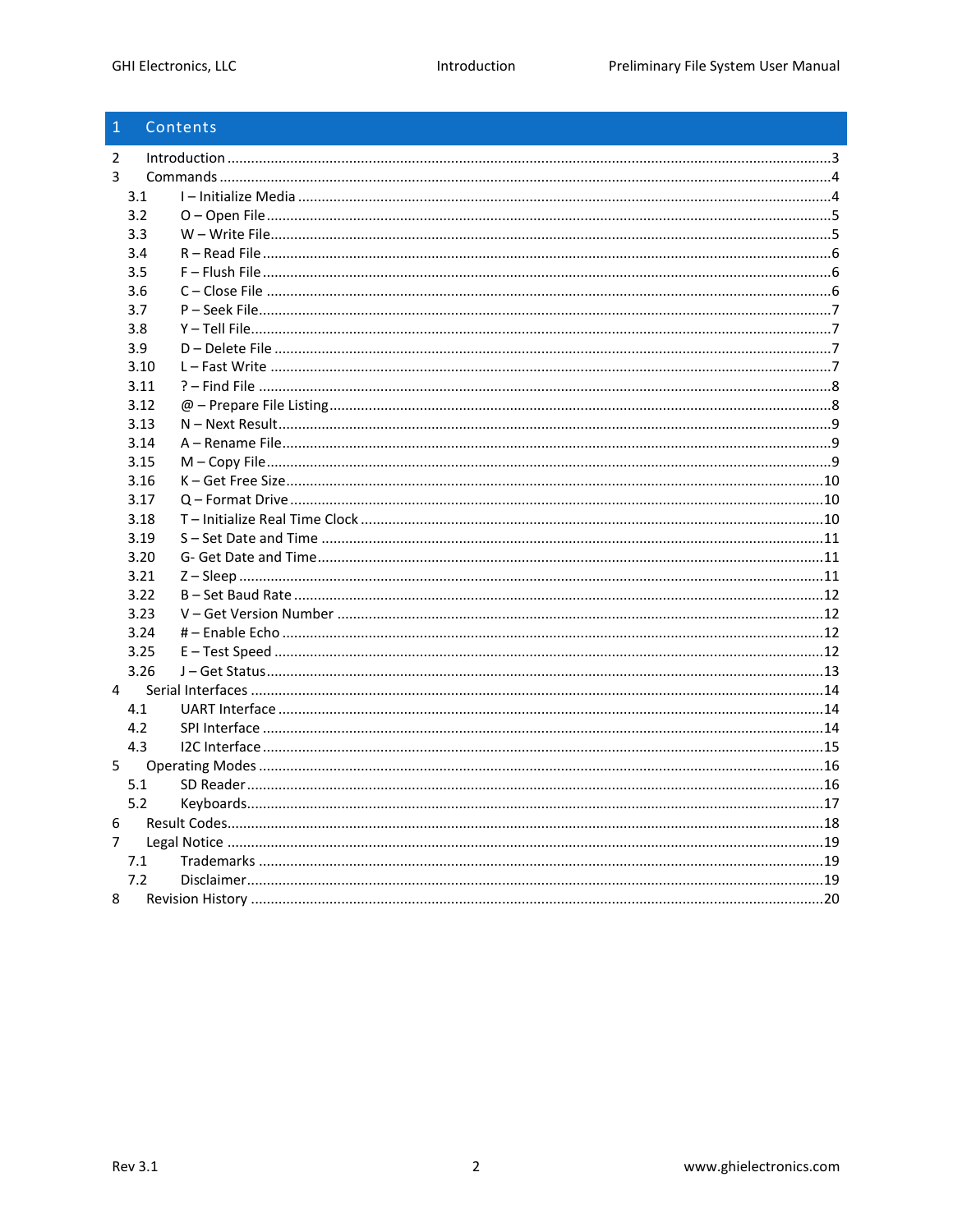# <span id="page-2-0"></span>2 Introduction

GHI Electronics's file-system solutions offer dedicated coprocessors that combine robust file-system and media access drivers with a complete command set to access and manipulate files through a serial interface. The command set is human readable and simple to parse allowing any basic microcontroller to easily access file systems on removable media. Advanced microcontrollers can also benefit by offloading file operations onto the file-system coprocessor.

Some devices may include extended features, such as the ability to read USB drives or keyboards or simulate an SD card reader. This manual covers the standard commands and features. Each individual product's datasheet has further details on advanced or extended uses.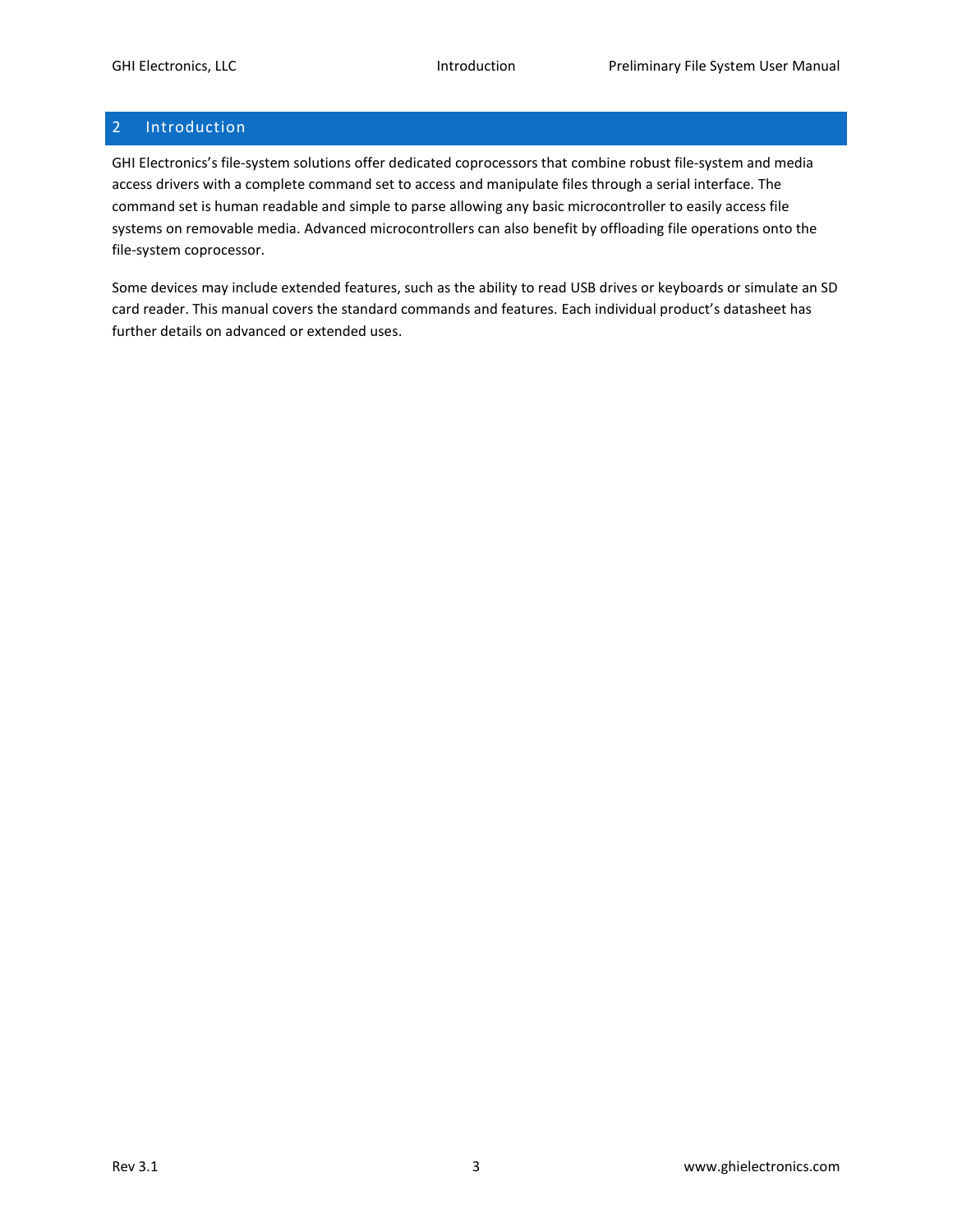# <span id="page-3-0"></span>3 Commands

The commands are designed to be human readable ASCII, yet easily parsed by a microcontroller. Commands are sent to the device over one of the supported serial interfaces and are followed by one or more responses. A response must be received before the next command is issued.

Numbers used in commands and responses are hexadecimal without the "0x" prefix. Numbers sent from the device to the host may be padded with leading zeros.

Each command begins with a single character that identifies the command. Any command parameters follow and are separated from the command identifier character by a space. Commands are terminated with a line-feed character.

Once a command is received, a response is sent consisting of an exclamation point followed by a two-digit hex result code terminated by a line-feed. See the result code table for details. Some commands return additional information. See the specific command for details.

In the tables below, the command format is given. Each command begins with the single identifying character. Mandatory parameters are enclosed in curly braces and optional parameters are enclosed in square brackets, though the brackets and braces are not actually sent to the device. If an optional parameter is preceded by a ">" and the parameter will not be sent, the ">" must also not be sent. When a parameter does not list any valid values, the parameter letter itself is sent. Any other characters present in the command format must be sent as is. Responses are highlighted in red. The parameter "R" is always the result code from the device.

| Command           | $I \{X\} : [H] [K] > [D]$<br>$!$ {R} | Initializes the specified media. Must be done before interacting<br>with the media.                                                                                                                                                                      |
|-------------------|--------------------------------------|----------------------------------------------------------------------------------------------------------------------------------------------------------------------------------------------------------------------------------------------------------|
| <b>Parameters</b> | x                                    | The media to initialize.<br>M: SD/MMC memory card<br>٠<br>U0: USB0 full-speed<br>U1: USB1 full-speed<br>$\bullet$<br>D: USB1 SD-reader (USB client)<br>$\bullet$<br>KO: USBO as keyboard reader<br>$\bullet$<br>K1: USB1 as keyboard reader<br>$\bullet$ |
|                   | н                                    | For media U1 and D only, use high-speed mode. Must be set with<br>U1 when a ULPI PHY is used regardless of the USB client.                                                                                                                               |
|                   | к                                    | For media K0 or K1 only, return an ASCII-mapped key-code.                                                                                                                                                                                                |
|                   | D                                    | For media M, use the specified clock frequency. Each device may<br>have a different default.<br>$0:24$ MHz<br>$1:16$ MHz<br>$2:12$ MHz<br>$3:9.6$ MHz<br>$4:8$ MHz                                                                                       |

#### <span id="page-3-1"></span> $3.1$  I – Initialize Media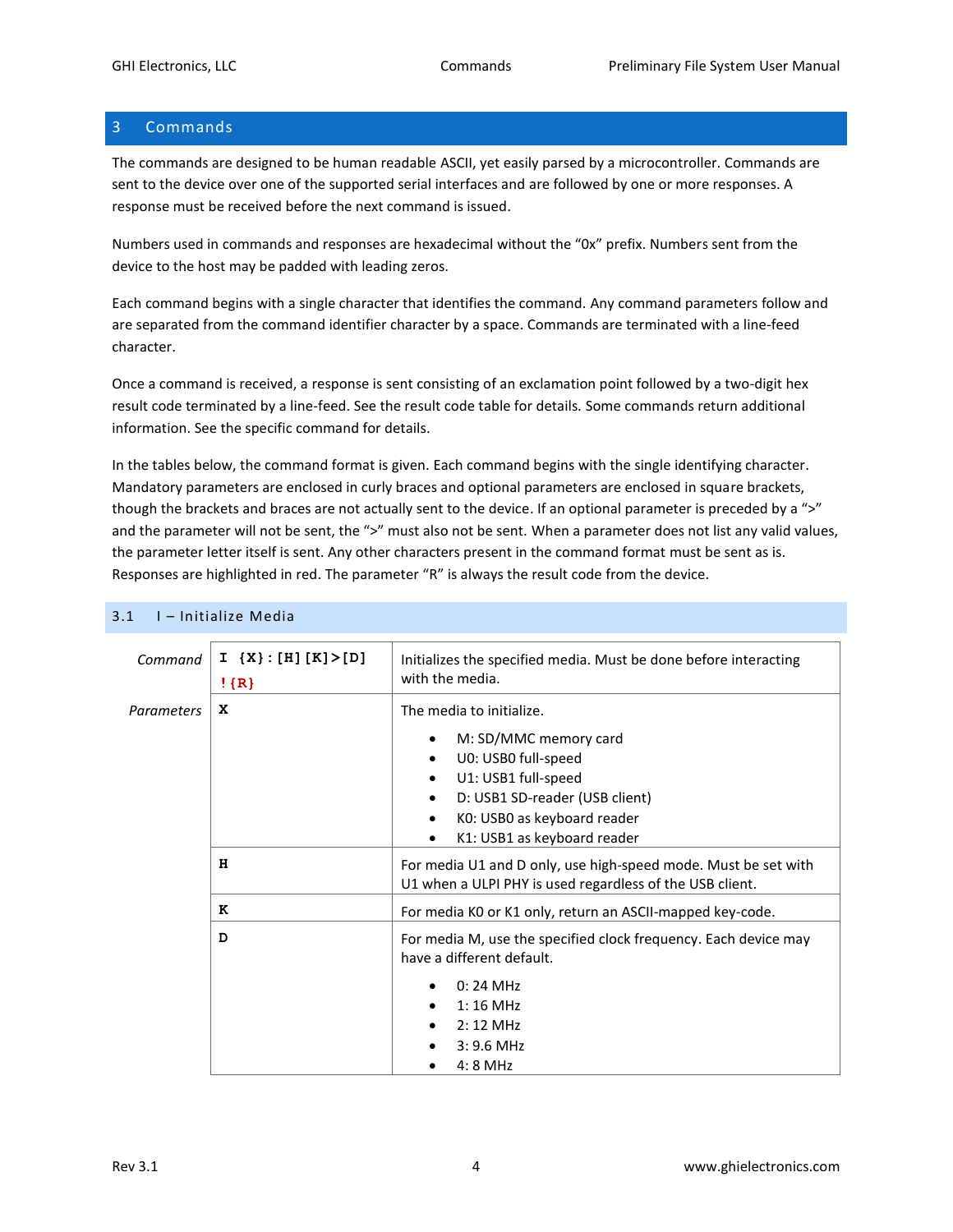| Examples | I M:        | Initialize the memory card.                                  |
|----------|-------------|--------------------------------------------------------------|
|          | 100         |                                                              |
|          | $I$ $D:H$   | Initialize USB in SD-reader mode using high-speed mode.      |
|          | 100         |                                                              |
|          | $I$ M: $>1$ | Initialize the memory card with a clock frequency of 16 MHz. |
|          | <b>! 00</b> |                                                              |

<span id="page-4-0"></span>3.2 O – Open File

| $O(H {(M)}>{N})$<br>$!$ {R}               | Opens the file in the given mode on the handle. Drive KO and K1<br>are automatically opened when initialized and assigned handles Z<br>and Y respectively.                                                                                        |
|-------------------------------------------|---------------------------------------------------------------------------------------------------------------------------------------------------------------------------------------------------------------------------------------------------|
| н                                         | The file handle to use. Must be between 0 and F.                                                                                                                                                                                                  |
| м                                         | The mode in which to open the file.                                                                                                                                                                                                               |
|                                           | R: open for read. Must already exist.<br>W: open for write. Will be overwritten if exists, create<br>new otherwise.<br>A: open for append. Starts at the end of the existing file.<br>$\bullet$<br>Creates the file if it does not already exist. |
| N                                         | The file to open. The full path must be specified.                                                                                                                                                                                                |
| $O$ $1R > U1$ : $Test.txt$<br><b>! 00</b> | Opens Test.txt on drive U1 for read on handle 1.                                                                                                                                                                                                  |
| $0W>M:\A\Test.txt$<br>O<br>! 00           | Opens Test. txt on drive M in folder A for write on handle 0.                                                                                                                                                                                     |
|                                           |                                                                                                                                                                                                                                                   |

### <span id="page-4-1"></span>3.3 W – Write File

| Command           | $W \{H\} > \{N\}$ | Writes data to the given handle. After sending the command, wait |
|-------------------|-------------------|------------------------------------------------------------------|
|                   | $!$ {R}           | for the response before sending the actual data.                 |
|                   | $\{D\}$           |                                                                  |
|                   | $${C}$            |                                                                  |
|                   | $!$ {R}           |                                                                  |
| <b>Parameters</b> | н                 | The file handle to write to.                                     |
|                   | N                 | The number of bytes to write.                                    |
|                   | D                 | The data to write. Must be {N} bytes long.                       |
|                   | C                 | The actual number of bytes written.                              |
| Examples          | $W_1 > 10$        | Writes 16 bytes to file handle 1.                                |
|                   | <b>!00</b>        |                                                                  |
|                   | 0123456789ABCDEF  |                                                                  |
|                   | \$00000010        |                                                                  |
|                   | <b>! 00</b>       |                                                                  |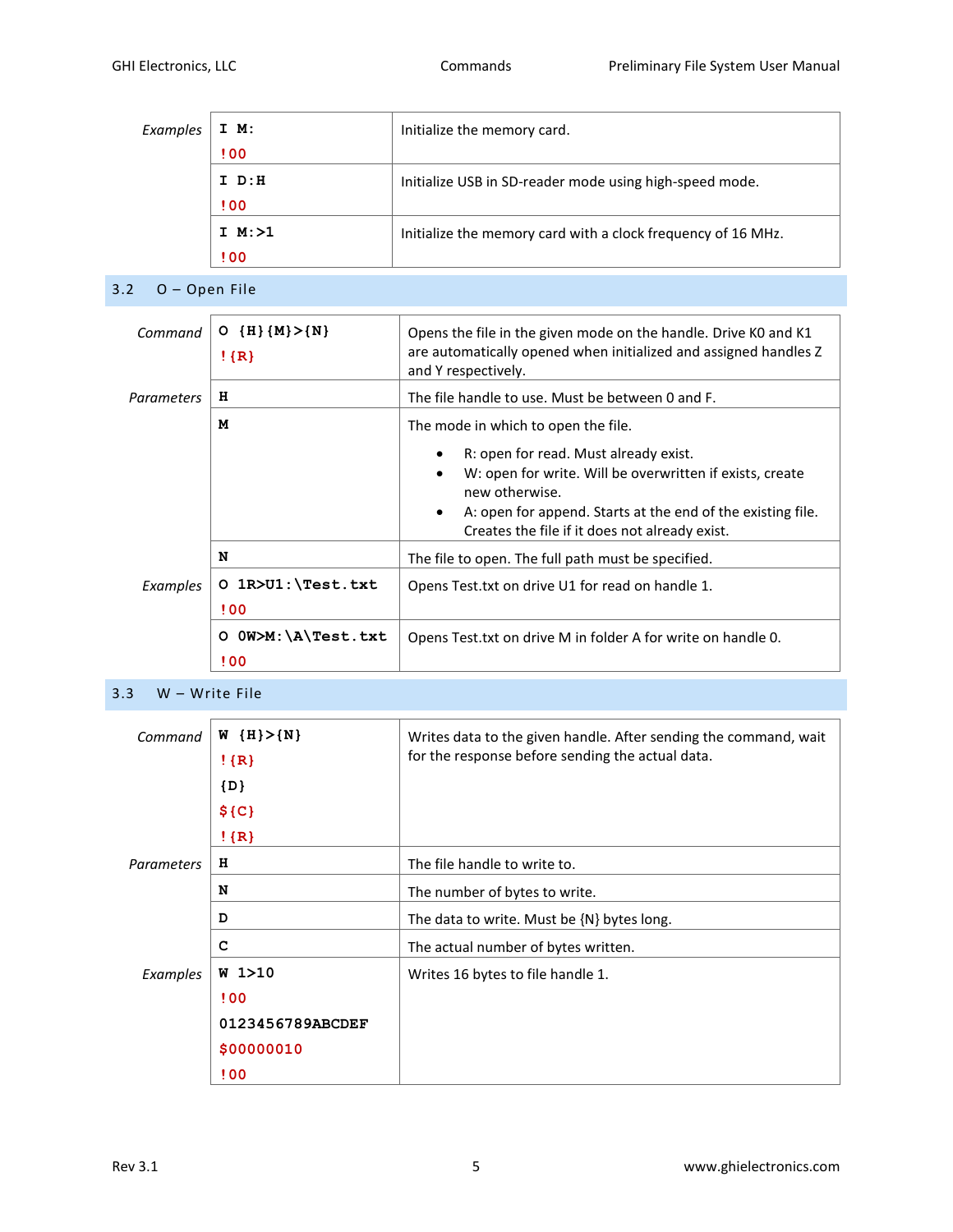<span id="page-5-0"></span>

| 3.4<br>$R - Read$ File |                                                                 |                                                                                                                                                                                                                                                                                                                                                                                                               |  |
|------------------------|-----------------------------------------------------------------|---------------------------------------------------------------------------------------------------------------------------------------------------------------------------------------------------------------------------------------------------------------------------------------------------------------------------------------------------------------------------------------------------------------|--|
| Command                | R ${H}$ ${F}$ $>{N}$<br>$!$ {R}<br>$\{D\}$<br>$${C}$<br>$!$ {R} | Reads data from the given handle. If there are less than {N} bytes<br>left in the file, {F} is sent back after the actual data to pad the<br>result to the required length. Subsequent calls to read will start<br>where the last call left off.<br>When reading from a keyboard, each returned byte represents the<br>key code or ASCII value (depending on the initialization setting) of<br>a pressed key. |  |
| <b>Parameters</b>      | н                                                               | The file handle to read from.                                                                                                                                                                                                                                                                                                                                                                                 |  |
|                        | F                                                               | The filler byte that is used to pad the data.                                                                                                                                                                                                                                                                                                                                                                 |  |
|                        | N                                                               | The number of bytes to read.                                                                                                                                                                                                                                                                                                                                                                                  |  |
|                        | D                                                               | The returned data.                                                                                                                                                                                                                                                                                                                                                                                            |  |
|                        | c                                                               | The actual number of bytes read.                                                                                                                                                                                                                                                                                                                                                                              |  |
| Examples               | R 1Z>5<br>!00<br>01234<br>\$00000005<br>! 00                    | Reads 5 bytes from file handle 1 with Z as the filler byte.                                                                                                                                                                                                                                                                                                                                                   |  |
|                        | $R$ 0Z $>5$<br>100<br>01ZZZ<br>\$00000002<br>!00                | Reads 5 bytes from file handle 0 with Z as the filler byte. The file<br>only has 2 bytes, so the final 3 bytes are Z.                                                                                                                                                                                                                                                                                         |  |

<span id="page-5-1"></span>3.5 F – Flush File

<span id="page-5-2"></span>

| Command                 | $F$ {H}<br>$!$ {R}     | Flushes the data in the internal buffers to the storage device.<br>Received data are buffered to prolong device's life span and<br>increase write speed. Actual writing to the media happens only<br>when necessary or when the Flush command is used. |
|-------------------------|------------------------|--------------------------------------------------------------------------------------------------------------------------------------------------------------------------------------------------------------------------------------------------------|
| <b>Parameters</b>       | н                      | The file handle to flush.                                                                                                                                                                                                                              |
| Examples                | F <sub>3</sub>         | Flush file handle 3.                                                                                                                                                                                                                                   |
|                         | ! 00                   |                                                                                                                                                                                                                                                        |
| $C - Close File$<br>3.6 |                        |                                                                                                                                                                                                                                                        |
| Command                 | $C$ $\{H\}$<br>$!$ {R} | Flushes the internal buffers for the given handle and then closes<br>the file handle so it is available for use again.                                                                                                                                 |
| <b>Parameters</b>       | н                      | The file handle to close.                                                                                                                                                                                                                              |
| Examples                | C <sub>4</sub>         | Close file handle 4.                                                                                                                                                                                                                                   |
|                         | ! 00                   |                                                                                                                                                                                                                                                        |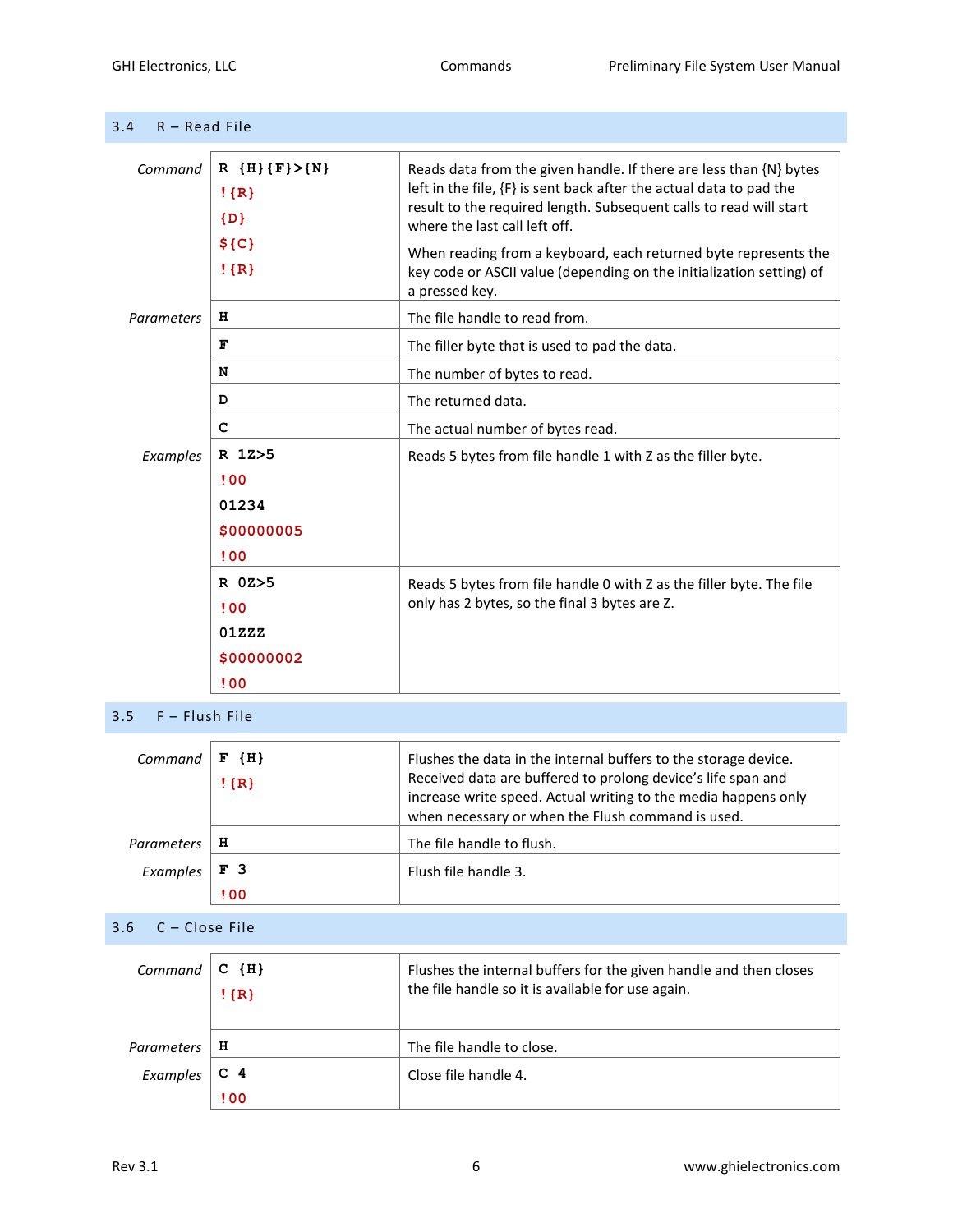<span id="page-6-1"></span><span id="page-6-0"></span>

| 3.7<br>P - Seek File |                              |                                                                                    |  |
|----------------------|------------------------------|------------------------------------------------------------------------------------|--|
| Command              | $P \{H\} > \{I\}$<br>$!$ {R} | Sets the position in the file that the next read will start from.                  |  |
| <b>Parameters</b>    | н                            | The file handle to seek.                                                           |  |
|                      | I                            | The new position. For files opened in write mode, the only valid<br>position is 0. |  |
| Examples             | $P$ 0 $>10$<br><b>! 00</b>   | Sets the read position to 0x10 (byte 16) in file handle 0.                         |  |
| Y - Tell File<br>3.8 |                              |                                                                                    |  |
| Command              | $Y \{H\}$                    | Queries the current read position for the given handle.                            |  |
|                      | $!$ {R}                      |                                                                                    |  |
|                      | \$I]                         |                                                                                    |  |
|                      | $!$ {R}                      |                                                                                    |  |
| <b>Parameters</b>    | н                            | The file handle to query.                                                          |  |
|                      | I.                           | The position that the next read will start from.                                   |  |
| Examples             | Y <sub>1</sub>               | Requests the read position from file handle 1.                                     |  |
|                      | ! 00                         |                                                                                    |  |
|                      | \$00000005                   |                                                                                    |  |
|                      | ! 00                         |                                                                                    |  |
|                      |                              |                                                                                    |  |

#### <span id="page-6-2"></span>3.9 D – Delete File

| Command           | $\{F\}$<br>$!$ {R}   | Deletes the given file or folder. The full path must be specified. It<br>must not be in use. Folders must be empty before deleting. |
|-------------------|----------------------|-------------------------------------------------------------------------------------------------------------------------------------|
| <b>Parameters</b> | F                    | The file or folder to delete.                                                                                                       |
| Examples          | D U1: \Test.txt      | Deletes Test.txt on drive U1.                                                                                                       |
|                   | <b>!00</b>           |                                                                                                                                     |
|                   | $M:\A\TEst.txt$<br>D | Deletes Test.txt on drive M in folder A.                                                                                            |
|                   | <b>! 00</b>          |                                                                                                                                     |

# <span id="page-6-3"></span> $3.10 \quad L -$  Fast Write

| Command | $L$ {H} > {N}<br>$!$ {R}    | Writes data to the given handle. After sending the command,<br>make sure to read the initial response before sending the data.                                                                                                                                                                                                                                                                                                   |
|---------|-----------------------------|----------------------------------------------------------------------------------------------------------------------------------------------------------------------------------------------------------------------------------------------------------------------------------------------------------------------------------------------------------------------------------------------------------------------------------|
|         | $\{D\}$<br>$$C}$<br>$!$ {R} | This command is only available over the SPI interface and is not<br>valid with keyboards. It is identical to the normal write command<br>except that it achieves faster performance and the data itself is<br>not encapsulated in a write frame - it is sent as-is.<br>When sending the data, send it in exactly 8,192 byte chunks. Only<br>the last chunk may be smaller than 8,192 bytes. Check the BUSY<br>pin between sends. |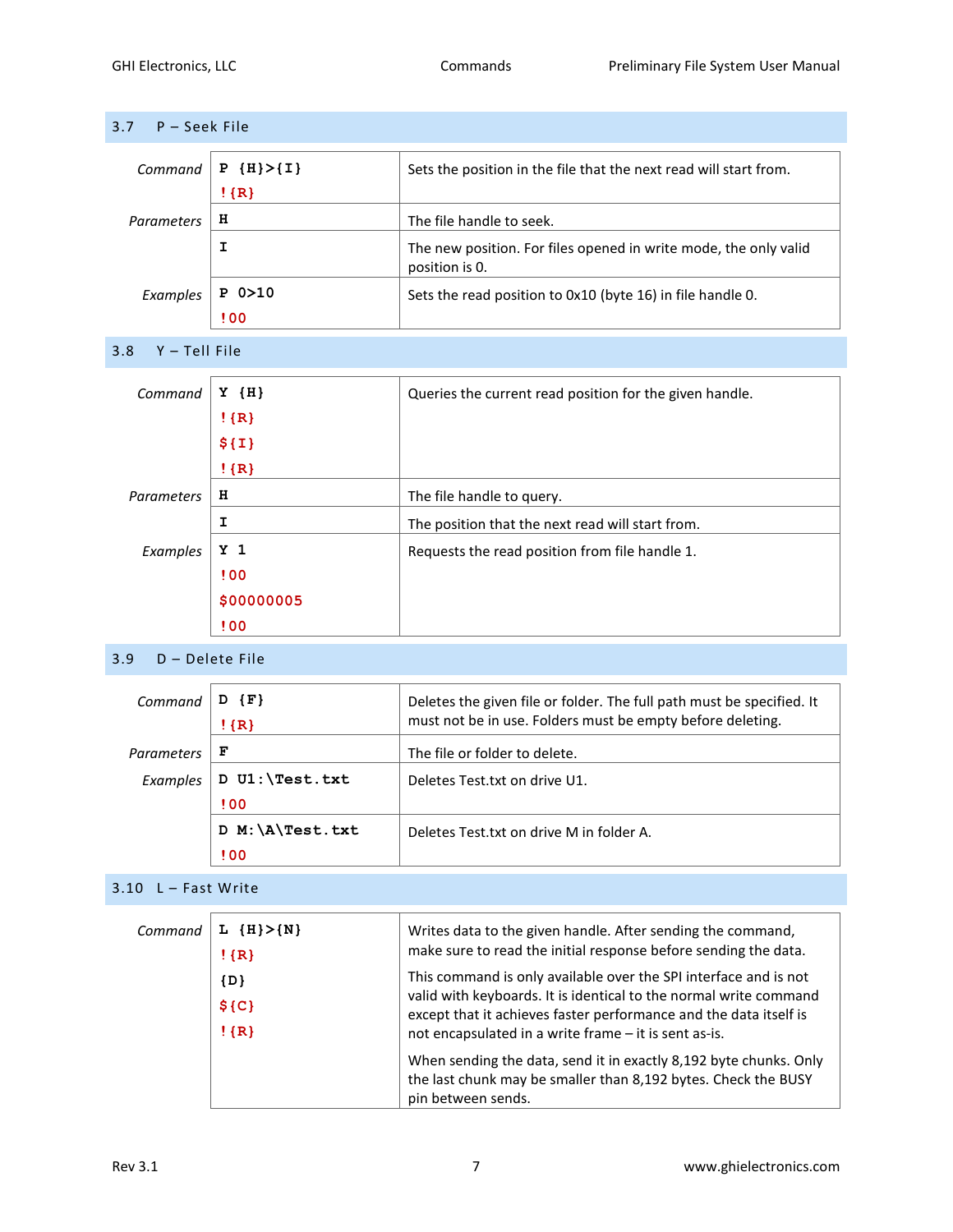<span id="page-7-0"></span>

| N<br>The number of bytes to write.<br>D<br>The data to write. Must be {N} bytes long.<br>с<br>The actual number of bytes written.<br>L 1 > 10<br>Examples<br>Writes 16 bytes to file handle 1.<br>!00<br>0123456789ABCDEF<br>\$00000010<br>100<br>$3.11$ ? - Find File<br>Command<br>? ${N}$<br>Queries for information about the specified file or folder, if it<br>exists.<br>$!$ {R}<br>\$S<br>$${A}$<br>\$M\$<br>$!$ {R}<br>N<br>The file or folder name, including the full path, to query.<br>Parameters<br>s<br>The size of the file in bytes.<br>А<br>The attributes of the file represented as 8 bit flags.<br>Bit 0: read only<br>Bit 1: hidden<br>Bit 2: system<br>Bit 3: volume ID<br>Bit 4: folder<br>Bit 5: archive<br>Bit 6: reserved<br>Bit 7: reserved<br>М<br>The last modified date and time. Given in the format {hh:mm:ss<br>mm-dd-yyyy}.<br>? $UI:\Test.txt$<br>Queries information about Test.txt on drive U1. It is 3,892<br>Examples<br>bytes in size. It is not marked as read only, hidden, system,<br>!00<br>volume ID, folder, or archived. It was last modified at 13:00:00<br>\$00000F34<br>on 01-24-2011.<br>\$00<br>$$13:00:00 01-24-2011$<br>100 | Parameters | н | The file handle to write to. |
|------------------------------------------------------------------------------------------------------------------------------------------------------------------------------------------------------------------------------------------------------------------------------------------------------------------------------------------------------------------------------------------------------------------------------------------------------------------------------------------------------------------------------------------------------------------------------------------------------------------------------------------------------------------------------------------------------------------------------------------------------------------------------------------------------------------------------------------------------------------------------------------------------------------------------------------------------------------------------------------------------------------------------------------------------------------------------------------------------------------------------------------------------------------------------------|------------|---|------------------------------|
|                                                                                                                                                                                                                                                                                                                                                                                                                                                                                                                                                                                                                                                                                                                                                                                                                                                                                                                                                                                                                                                                                                                                                                                    |            |   |                              |
|                                                                                                                                                                                                                                                                                                                                                                                                                                                                                                                                                                                                                                                                                                                                                                                                                                                                                                                                                                                                                                                                                                                                                                                    |            |   |                              |
|                                                                                                                                                                                                                                                                                                                                                                                                                                                                                                                                                                                                                                                                                                                                                                                                                                                                                                                                                                                                                                                                                                                                                                                    |            |   |                              |
|                                                                                                                                                                                                                                                                                                                                                                                                                                                                                                                                                                                                                                                                                                                                                                                                                                                                                                                                                                                                                                                                                                                                                                                    |            |   |                              |
|                                                                                                                                                                                                                                                                                                                                                                                                                                                                                                                                                                                                                                                                                                                                                                                                                                                                                                                                                                                                                                                                                                                                                                                    |            |   |                              |
|                                                                                                                                                                                                                                                                                                                                                                                                                                                                                                                                                                                                                                                                                                                                                                                                                                                                                                                                                                                                                                                                                                                                                                                    |            |   |                              |
|                                                                                                                                                                                                                                                                                                                                                                                                                                                                                                                                                                                                                                                                                                                                                                                                                                                                                                                                                                                                                                                                                                                                                                                    |            |   |                              |
|                                                                                                                                                                                                                                                                                                                                                                                                                                                                                                                                                                                                                                                                                                                                                                                                                                                                                                                                                                                                                                                                                                                                                                                    |            |   |                              |
|                                                                                                                                                                                                                                                                                                                                                                                                                                                                                                                                                                                                                                                                                                                                                                                                                                                                                                                                                                                                                                                                                                                                                                                    |            |   |                              |
|                                                                                                                                                                                                                                                                                                                                                                                                                                                                                                                                                                                                                                                                                                                                                                                                                                                                                                                                                                                                                                                                                                                                                                                    |            |   |                              |
|                                                                                                                                                                                                                                                                                                                                                                                                                                                                                                                                                                                                                                                                                                                                                                                                                                                                                                                                                                                                                                                                                                                                                                                    |            |   |                              |
|                                                                                                                                                                                                                                                                                                                                                                                                                                                                                                                                                                                                                                                                                                                                                                                                                                                                                                                                                                                                                                                                                                                                                                                    |            |   |                              |
|                                                                                                                                                                                                                                                                                                                                                                                                                                                                                                                                                                                                                                                                                                                                                                                                                                                                                                                                                                                                                                                                                                                                                                                    |            |   |                              |
|                                                                                                                                                                                                                                                                                                                                                                                                                                                                                                                                                                                                                                                                                                                                                                                                                                                                                                                                                                                                                                                                                                                                                                                    |            |   |                              |
|                                                                                                                                                                                                                                                                                                                                                                                                                                                                                                                                                                                                                                                                                                                                                                                                                                                                                                                                                                                                                                                                                                                                                                                    |            |   |                              |
|                                                                                                                                                                                                                                                                                                                                                                                                                                                                                                                                                                                                                                                                                                                                                                                                                                                                                                                                                                                                                                                                                                                                                                                    |            |   |                              |
|                                                                                                                                                                                                                                                                                                                                                                                                                                                                                                                                                                                                                                                                                                                                                                                                                                                                                                                                                                                                                                                                                                                                                                                    |            |   |                              |
|                                                                                                                                                                                                                                                                                                                                                                                                                                                                                                                                                                                                                                                                                                                                                                                                                                                                                                                                                                                                                                                                                                                                                                                    |            |   |                              |
|                                                                                                                                                                                                                                                                                                                                                                                                                                                                                                                                                                                                                                                                                                                                                                                                                                                                                                                                                                                                                                                                                                                                                                                    |            |   |                              |
|                                                                                                                                                                                                                                                                                                                                                                                                                                                                                                                                                                                                                                                                                                                                                                                                                                                                                                                                                                                                                                                                                                                                                                                    |            |   |                              |
|                                                                                                                                                                                                                                                                                                                                                                                                                                                                                                                                                                                                                                                                                                                                                                                                                                                                                                                                                                                                                                                                                                                                                                                    |            |   |                              |
|                                                                                                                                                                                                                                                                                                                                                                                                                                                                                                                                                                                                                                                                                                                                                                                                                                                                                                                                                                                                                                                                                                                                                                                    |            |   |                              |
|                                                                                                                                                                                                                                                                                                                                                                                                                                                                                                                                                                                                                                                                                                                                                                                                                                                                                                                                                                                                                                                                                                                                                                                    |            |   |                              |
|                                                                                                                                                                                                                                                                                                                                                                                                                                                                                                                                                                                                                                                                                                                                                                                                                                                                                                                                                                                                                                                                                                                                                                                    |            |   |                              |
|                                                                                                                                                                                                                                                                                                                                                                                                                                                                                                                                                                                                                                                                                                                                                                                                                                                                                                                                                                                                                                                                                                                                                                                    |            |   |                              |
|                                                                                                                                                                                                                                                                                                                                                                                                                                                                                                                                                                                                                                                                                                                                                                                                                                                                                                                                                                                                                                                                                                                                                                                    |            |   |                              |
|                                                                                                                                                                                                                                                                                                                                                                                                                                                                                                                                                                                                                                                                                                                                                                                                                                                                                                                                                                                                                                                                                                                                                                                    |            |   |                              |
|                                                                                                                                                                                                                                                                                                                                                                                                                                                                                                                                                                                                                                                                                                                                                                                                                                                                                                                                                                                                                                                                                                                                                                                    |            |   |                              |
|                                                                                                                                                                                                                                                                                                                                                                                                                                                                                                                                                                                                                                                                                                                                                                                                                                                                                                                                                                                                                                                                                                                                                                                    |            |   |                              |
|                                                                                                                                                                                                                                                                                                                                                                                                                                                                                                                                                                                                                                                                                                                                                                                                                                                                                                                                                                                                                                                                                                                                                                                    |            |   |                              |
|                                                                                                                                                                                                                                                                                                                                                                                                                                                                                                                                                                                                                                                                                                                                                                                                                                                                                                                                                                                                                                                                                                                                                                                    |            |   |                              |
|                                                                                                                                                                                                                                                                                                                                                                                                                                                                                                                                                                                                                                                                                                                                                                                                                                                                                                                                                                                                                                                                                                                                                                                    |            |   |                              |

# <span id="page-7-1"></span>3.12 @ – Prepare File Listing

| Command $\theta$ {F} |         | $\perp$ Prepares to list all of the files and folders in the given folder. The    |
|----------------------|---------|-----------------------------------------------------------------------------------|
|                      | $\{R\}$ | full path is required. Results are returned using the N - Next Result<br>command. |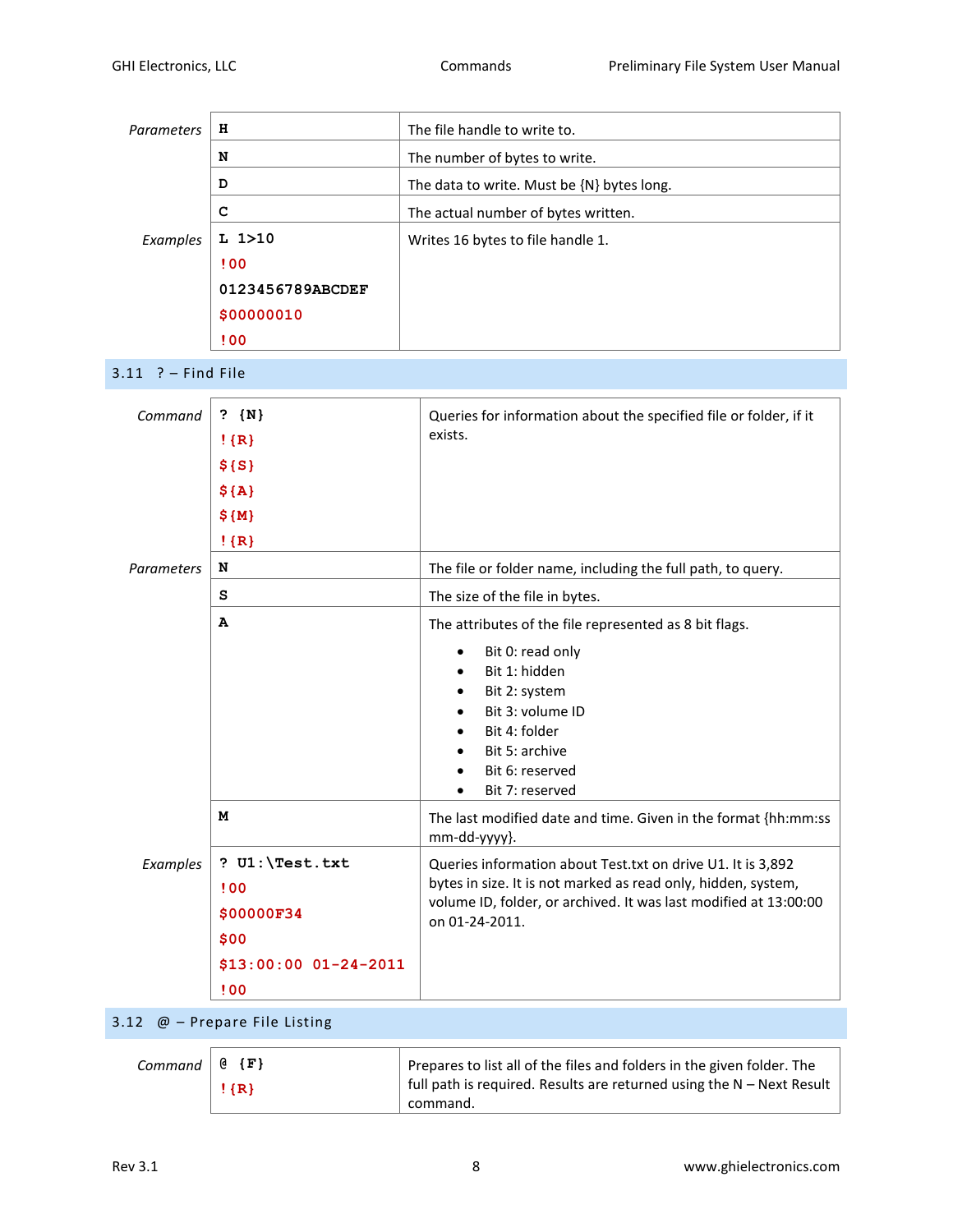<span id="page-8-0"></span>

| <b>Parameters</b> | F                 | The folder whose contents will be listed.                                                                     |
|-------------------|-------------------|---------------------------------------------------------------------------------------------------------------|
| Examples          | @ M: \Test\Foo    | Prepares to list all of the files and folders in the Foo folder.                                              |
|                   | <b>! 00</b>       |                                                                                                               |
| 3.13              | $N - Next$ Result |                                                                                                               |
| Command           | N                 | Returns the next result from the $@$ – Prepare File Listing                                                   |
|                   | $!$ {R}           | command. Only one result is returned at a time, so this                                                       |
|                   | $$ \{ N \}$       | command must be repeated to get all of the results.                                                           |
|                   | $${A}$            |                                                                                                               |
|                   | \$S(S)            |                                                                                                               |
|                   | $!$ {R}           |                                                                                                               |
| <b>Parameters</b> | N                 | The file or folder name.                                                                                      |
|                   | A                 | The attributes of the file represented as 8 bit flags. See the<br>attributes under the ? - Find File command. |
|                   | s                 | The size of the file in bytes.                                                                                |
| Examples          | N                 | Returns the next file. It is called Test.txt, is 3,892 bytes in size,                                         |
|                   | 100               | and has no attributes.                                                                                        |
|                   | Test.txt          |                                                                                                               |
|                   | \$00              |                                                                                                               |
|                   | \$00000F34        |                                                                                                               |
|                   | !00               |                                                                                                               |

# <span id="page-8-1"></span>3.14 A – Rename File

| Command           | $A \{0\} > \{N\}$  | Renames the given file.                             |
|-------------------|--------------------|-----------------------------------------------------|
|                   | $!$ {R}            |                                                     |
| <b>Parameters</b> | $\circ$            | The file to rename. The full path must be included. |
|                   | N                  | The new file name. Do not include the path.         |
| Examples          | A U1: \A.txt>B.txt | Renames A.txt on U1 to B.txt.                       |
|                   | <b>! 00</b>        |                                                     |

<span id="page-8-2"></span>3.15 M – Copy File

| Command    | M {S} {I} {D} {C} | Copies data from one handle to the next.             |
|------------|-------------------|------------------------------------------------------|
|            | $!$ {R}           |                                                      |
|            | $${A}$            |                                                      |
|            | $!$ {R}           |                                                      |
| Parameters | S                 | The file handle to copy from.                        |
|            | I                 | The offset in the source file to begin copying from. |
|            | D                 | The file handle to copy to.                          |
|            | C                 | The number of bytes to copy from the source.         |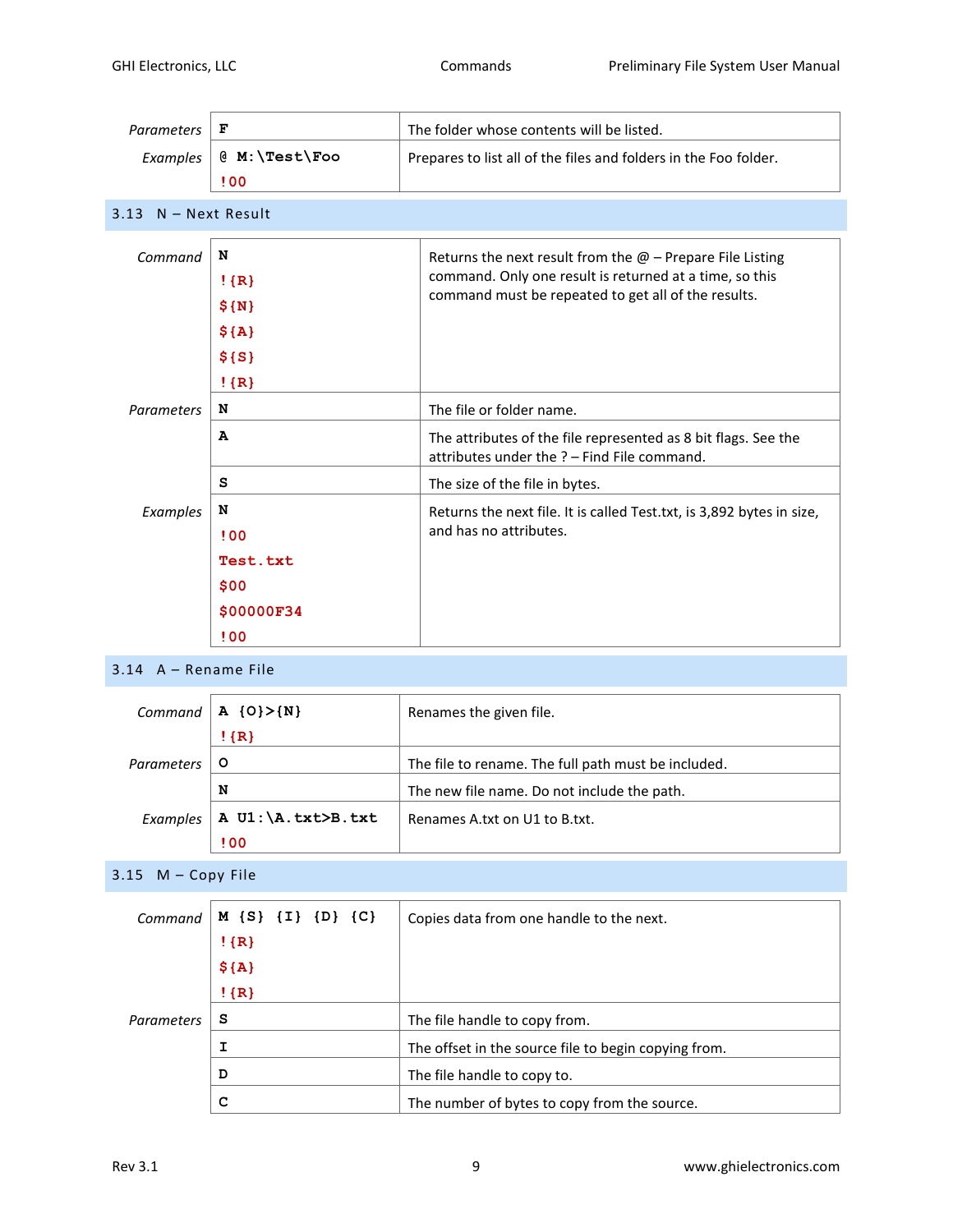|          | А             | The number of bytes actually copied.                                |
|----------|---------------|---------------------------------------------------------------------|
| Examples | <b>MOO164</b> | Copies 0x64 bytes starting at position 0 from file handle 0 to file |
|          | 100           | handle 1.                                                           |
|          | \$00000064    |                                                                     |
|          | <b>!00</b>    |                                                                     |

<span id="page-9-0"></span>3.16 K – Get Free Size

| Command    | $K$ $\{D\}$<br><b>! 00</b> | Queries how many bytes are available on the specified drive. It<br>may take several seconds to calculate. |
|------------|----------------------------|-----------------------------------------------------------------------------------------------------------|
|            | \$S                        |                                                                                                           |
|            | <b>! 00</b>                |                                                                                                           |
| Parameters | D                          | The drive to query. See the $I$ – Initialize Media command for<br>available drives.                       |
|            | s                          | The number of bytes free on regular drives and the number of<br>bytes available to read for keyboards.    |
| Examples   | $K$ U1:                    | Queries how many bytes are available on U1. There are 100 bytes                                           |
|            | <b>! 00</b>                | available.                                                                                                |
|            | \$000000000000064          |                                                                                                           |
|            | ! 00                       |                                                                                                           |

#### <span id="page-9-1"></span>3.17 Q – Format Drive

| Command    | <b>CONFIRM FORMAT</b><br>$\{D\}$<br>$!$ {R}<br>$!$ {R} | Formats the given drive. CONFIRM FORMAT is required. The<br>first response is returned immediately and the second once<br>formatting is complete. |
|------------|--------------------------------------------------------|---------------------------------------------------------------------------------------------------------------------------------------------------|
| Parameters | D                                                      | The drive to query. See the $I$ – Initialize Media command for<br>available drives.                                                               |
| Examples   | CONFIRM FORMAT M:<br><b>! 00</b><br>100                | Formats drive M:                                                                                                                                  |

# <span id="page-9-2"></span>3.18 T – Initialize Real Time Clock

| Command    | ${M}$<br>т  | Initializes the Real Time Clock (RTC) to use the given mode.                                                                            |
|------------|-------------|-----------------------------------------------------------------------------------------------------------------------------------------|
|            | $!$ {R}     |                                                                                                                                         |
| Parameters | м           | The mode to use.                                                                                                                        |
|            |             | S: shared mode. Runs off of the processor clock.<br>$\bullet$<br>B: backup mode. Runs off of an external crystal and VBAT.<br>$\bullet$ |
| Examples   | тs          | Initializes the RTC in shared mode.                                                                                                     |
|            | <b>! 00</b> |                                                                                                                                         |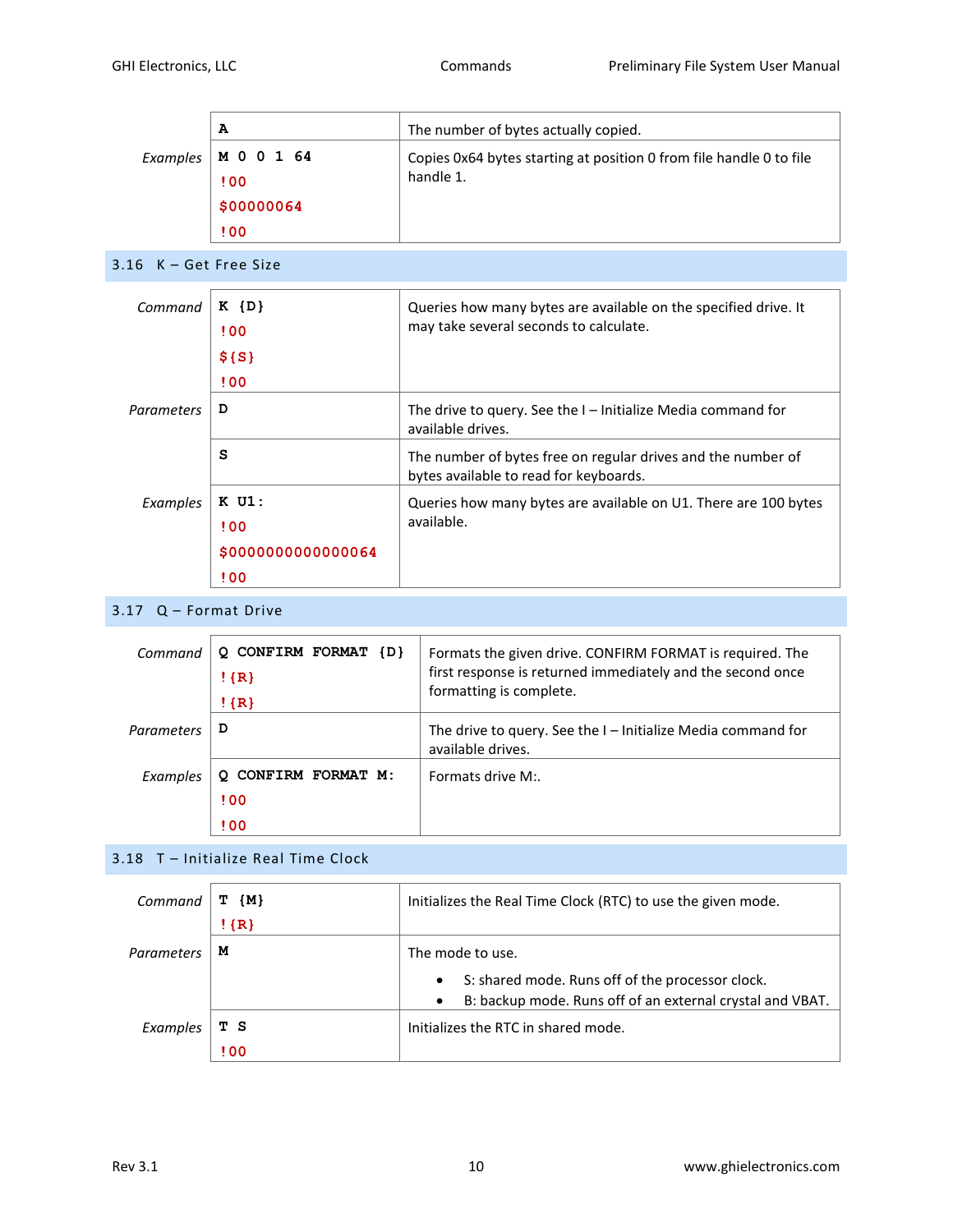<span id="page-10-0"></span>

| 3.19 S - Set Date and Time |
|----------------------------|
|----------------------------|

| Command    | $S \{T\}$<br>$!$ {R} | Sets the system date and time.                                                                                                                                                                                                                                                                              |
|------------|----------------------|-------------------------------------------------------------------------------------------------------------------------------------------------------------------------------------------------------------------------------------------------------------------------------------------------------------|
| Parameters | т                    | The new date and time in FAT file system format.                                                                                                                                                                                                                                                            |
|            |                      | Bits $0 - 4$ : Second divided by 2 (0 - 30)<br>$\bullet$<br>Bits $5 - 10$ : Minute $(0 - 59)$<br>$\bullet$<br>Bits $11 - 15$ : Hour (0 - 23)<br>$\bullet$<br>Bits $16 - 20$ : Day $(1 - 31)$<br>$\bullet$<br>Bits $21 - 24$ : Month $(1 - 12)$<br>$\bullet$<br>Bits 25 - 31: Years since 1980.<br>$\bullet$ |
| Examples   | S 34212002           | Sets the system date and time to $04:00:04$ 1/1/2006.                                                                                                                                                                                                                                                       |
|            | ! 00                 |                                                                                                                                                                                                                                                                                                             |

#### <span id="page-10-1"></span>3.20 G- Get Date and Time

| Command    | $G$ {C}          | Gets the system date or time.                                                          |
|------------|------------------|----------------------------------------------------------------------------------------|
|            | $\{T\}$          |                                                                                        |
|            | $!$ {R}          |                                                                                        |
| Parameters | C                | The component to return.                                                               |
|            |                  | D: return the system date.<br>$\bullet$                                                |
|            |                  | T: return the system time.<br>$\bullet$                                                |
|            | т                | The system date in the format {mm-dd-yyyy} or system time in the<br>format {hh:mm:ss}. |
| Examples   | G D              | Gets the system date which is 01/01/2006.                                              |
|            | $01 - 01 - 2006$ |                                                                                        |
|            | ! 00             |                                                                                        |

<span id="page-10-2"></span>3.21 Z – Sleep

| Command    | $Z \{C\} > [S]$<br>$!$ {R} | Executes various system control functions.                                                                                                                                                                                                                                                                                                                                       |
|------------|----------------------------|----------------------------------------------------------------------------------------------------------------------------------------------------------------------------------------------------------------------------------------------------------------------------------------------------------------------------------------------------------------------------------|
| Parameters | c                          | The function to execute.                                                                                                                                                                                                                                                                                                                                                         |
|            |                            | 0: enter standby mode. Woken by a rising edge on the<br>$\bullet$<br>wakeup pin or a reset. The system is reset when exiting<br>this mode.<br>1: enter stop mode. Woken by a rising edge on the wakeup<br>$\bullet$<br>pin. The system resumes execution when exiting this<br>mode.<br>2: Changes the function of the wakeup pin.<br>٠<br>3: Reboot in the low-level bootloader. |
|            | s                          | Valid for function 2 only.                                                                                                                                                                                                                                                                                                                                                       |
|            |                            | 0: Wakeup pin functions as wakeup.<br>٠<br>1: Wakeup pin functions as an emergency flush and close<br>$\bullet$<br>on a rising edge. The system must be reset after use.                                                                                                                                                                                                         |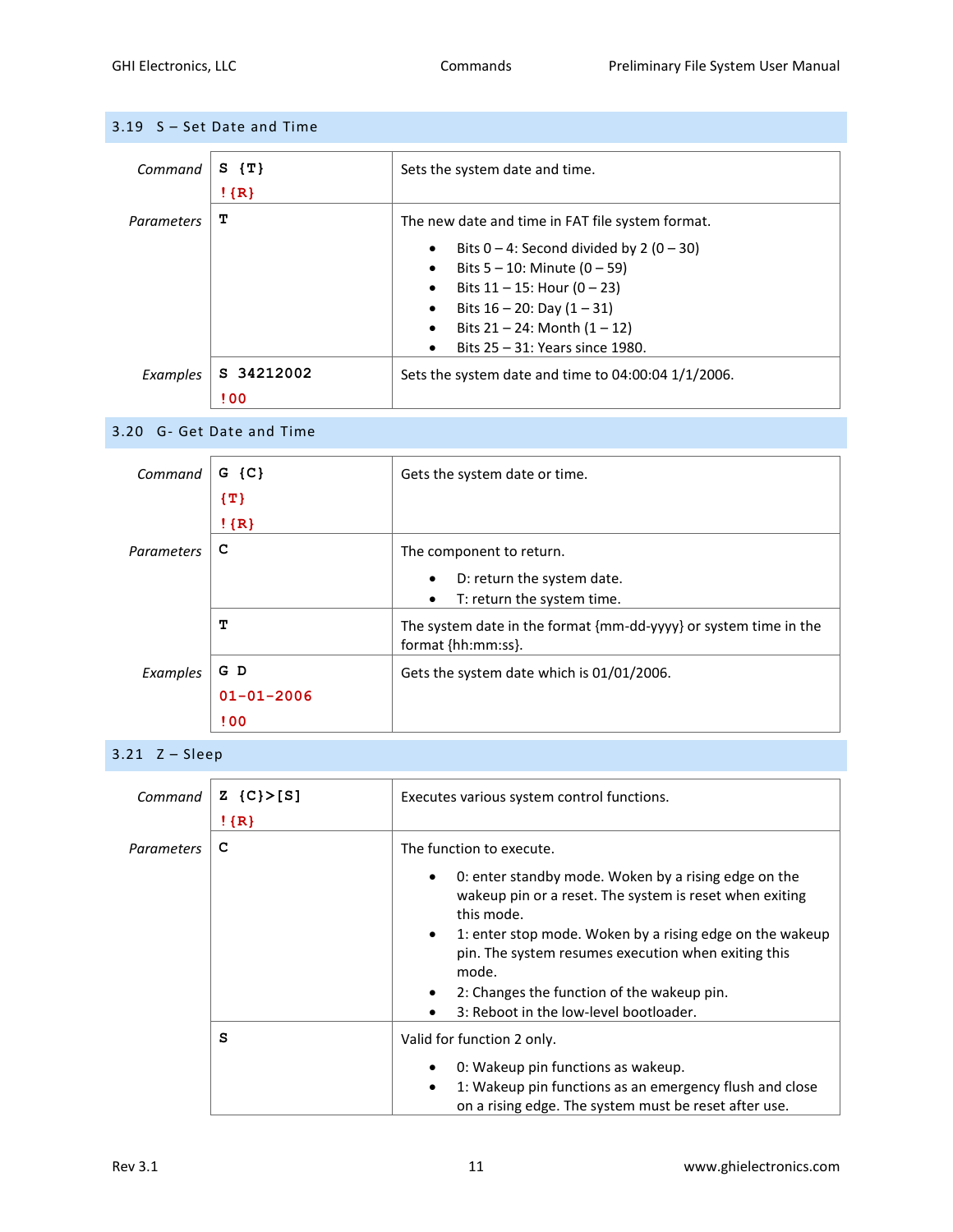<span id="page-11-3"></span><span id="page-11-2"></span><span id="page-11-1"></span><span id="page-11-0"></span>

| Examples               | Z <sub>3</sub><br>! 00                                       | Reboots into the low-level bootloader.                                                                                                                                                                      |
|------------------------|--------------------------------------------------------------|-------------------------------------------------------------------------------------------------------------------------------------------------------------------------------------------------------------|
| 3.22 B - Set Baud Rate |                                                              |                                                                                                                                                                                                             |
| Command                | $B \{N\}$<br>$!$ {R}<br>$!$ {R}                              | Sets the baud rate for the UART interface. The first response is sent at<br>the current baud rate and the second response is sent at the second<br>baud rate. This setting does not survive a system reset. |
| Parameters             | N                                                            | The new baud rate.                                                                                                                                                                                          |
| Examples               | <b>B</b> 1C200<br>!00<br>!00                                 | Sets the baud rate to 115,200.                                                                                                                                                                              |
|                        | 3.23 V - Get Version Number                                  |                                                                                                                                                                                                             |
| Command                | v<br>$\{V\}$<br>$!$ {R}                                      | Queries the firmware version number.                                                                                                                                                                        |
| Parameters             | v                                                            | The firmware version.                                                                                                                                                                                       |
| Examples               | v<br>V2.0.0<br><b>! 00</b>                                   | Queries the system version which is v2.0.0.                                                                                                                                                                 |
| $3.24$ # - Enable Echo |                                                              |                                                                                                                                                                                                             |
| Command                | # {E}<br>$!$ {R}                                             | Controls the echo of everything sent to the system. Echo is disabled by<br>default.                                                                                                                         |
| Parameters             | Е                                                            | The mode to set.                                                                                                                                                                                            |
|                        |                                                              | 0: disable echo.<br>1: enable echo.                                                                                                                                                                         |
| Examples               | # 1<br>100                                                   | Enables echo.                                                                                                                                                                                               |
| 3.25 E - Test Speed    |                                                              |                                                                                                                                                                                                             |
| Command                | $E \{D\} > \{S\}$<br>$!$ {R}<br>$${A}$<br>$$ {B}$<br>$!$ {R} | Tests the read and write speed of the specified drive. The drive must<br>be initialized. Large test sizes can take several minutes to complete.                                                             |
| Parameters             | D                                                            | The drive to test. See the I - Initialize Media command for available<br>drives.                                                                                                                            |
|                        | s                                                            | The number of bytes to test. Must be a multiple of 1,024.                                                                                                                                                   |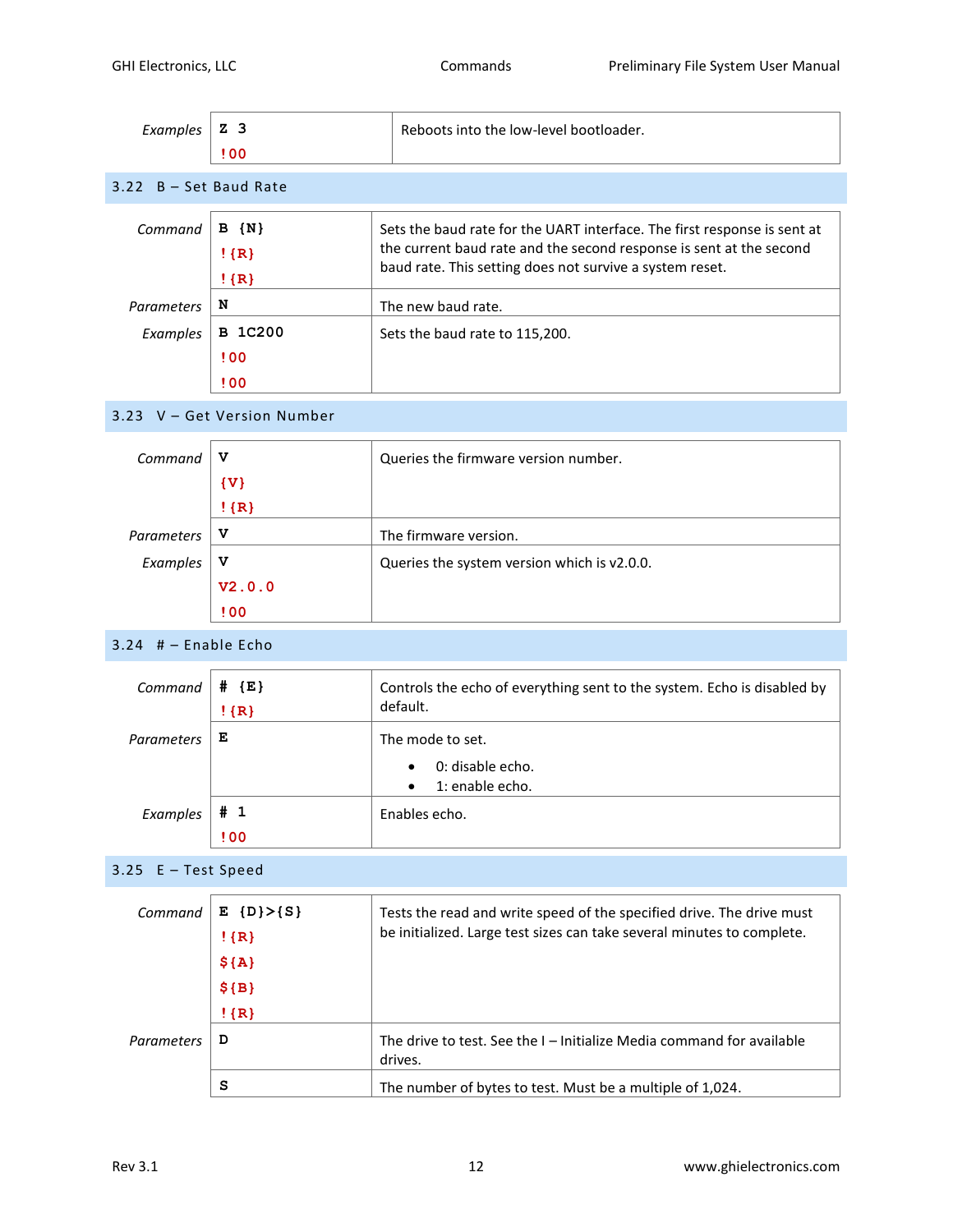|          | A              | How long it took to write the specified number of bytes in milliseconds. |
|----------|----------------|--------------------------------------------------------------------------|
|          | в              | How long it took to read the specified number of bytes in milliseconds.  |
| Examples | E M: > 6400000 | Tests drive M: by read and writing 100MB. It took 23,828 ms to write     |
|          | 100            | and 14,843 ms to read.                                                   |
|          | \$00005D14     |                                                                          |
|          | \$000039FB     |                                                                          |
|          | 100            |                                                                          |

<span id="page-12-0"></span>3.26 J – Get Status

| Command    | JS<br>$!$ {R}  | Queries various status registers.                                                                                                                                                                                                                                                                                                                                                                                                                                                                                                                                                                                                                                                                                                                                                          |  |  |
|------------|----------------|--------------------------------------------------------------------------------------------------------------------------------------------------------------------------------------------------------------------------------------------------------------------------------------------------------------------------------------------------------------------------------------------------------------------------------------------------------------------------------------------------------------------------------------------------------------------------------------------------------------------------------------------------------------------------------------------------------------------------------------------------------------------------------------------|--|--|
|            | \$S            |                                                                                                                                                                                                                                                                                                                                                                                                                                                                                                                                                                                                                                                                                                                                                                                            |  |  |
|            | $!$ {R}        |                                                                                                                                                                                                                                                                                                                                                                                                                                                                                                                                                                                                                                                                                                                                                                                            |  |  |
| Parameters | S              | The register to query.<br>0: device status.                                                                                                                                                                                                                                                                                                                                                                                                                                                                                                                                                                                                                                                                                                                                                |  |  |
|            |                | Bit 0: $1 =$ Card Detect (CD) is set, $0 =$ CD is not set<br>$\circ$<br>Bit 1: $1 = Write$ Protect (WP) is set, $0 = WP$ is not set<br>$\circ$<br>Bit 2: $1 = 00$ : is mounted, $0 = 00$ : is not mounted<br>$\circ$<br>Bit 3: $1 = U1$ : is mounted, $0 = U1$ : is not mounted<br>$\circ$<br>Bit 4: $1 = U1$ : is high-speed, $0 = U1$ : is full-speed<br>$\circ$<br>Bit 5: $1 = 00$ : is present, $0 = 00$ : is not present<br>$\circ$<br>Bit 6: $1 = \cup 1$ : is present, $0 = \cup 1$ : is not present<br>$\circ$<br>Bit 7: $1 = U1$ : is in SD reader mode, $0 = U1$ : is in host<br>$\circ$<br>mode<br>1: file status. Bits 0 through 15 represent whether or not file<br>handles 0 through 15 respectively are opened or not. 1 is<br>opened, 0 is closed.<br>2: auxiliary status. |  |  |
|            |                | Bit 0: $1 = \cup 0$ : is in keyboard mode, $0 = \cup 0$ : is in mass<br>$\circ$<br>storage mode.<br>Bit 1: $1 = U1$ : is in keyboard mode, $0 = U1$ : is in mass<br>$\circ$<br>storage mode.<br>Bit 2: $1 = KO$ : is returning raw values, $0 = KO$ : is<br>$\circ$<br>returning filtered ASCII<br>Bit 3: $1 = K1$ : is returning raw values, $0 = K1$ : is<br>$\circ$<br>returning filtered ASCII                                                                                                                                                                                                                                                                                                                                                                                         |  |  |
| Examples   | J <sub>1</sub> | Bit $4 - 15$ : reserved<br>$\circ$                                                                                                                                                                                                                                                                                                                                                                                                                                                                                                                                                                                                                                                                                                                                                         |  |  |
|            | !00            | Queries register 1. File handles 0 and 8 are in use.                                                                                                                                                                                                                                                                                                                                                                                                                                                                                                                                                                                                                                                                                                                                       |  |  |
|            | \$0101         |                                                                                                                                                                                                                                                                                                                                                                                                                                                                                                                                                                                                                                                                                                                                                                                            |  |  |
|            | !00            |                                                                                                                                                                                                                                                                                                                                                                                                                                                                                                                                                                                                                                                                                                                                                                                            |  |  |
|            |                |                                                                                                                                                                                                                                                                                                                                                                                                                                                                                                                                                                                                                                                                                                                                                                                            |  |  |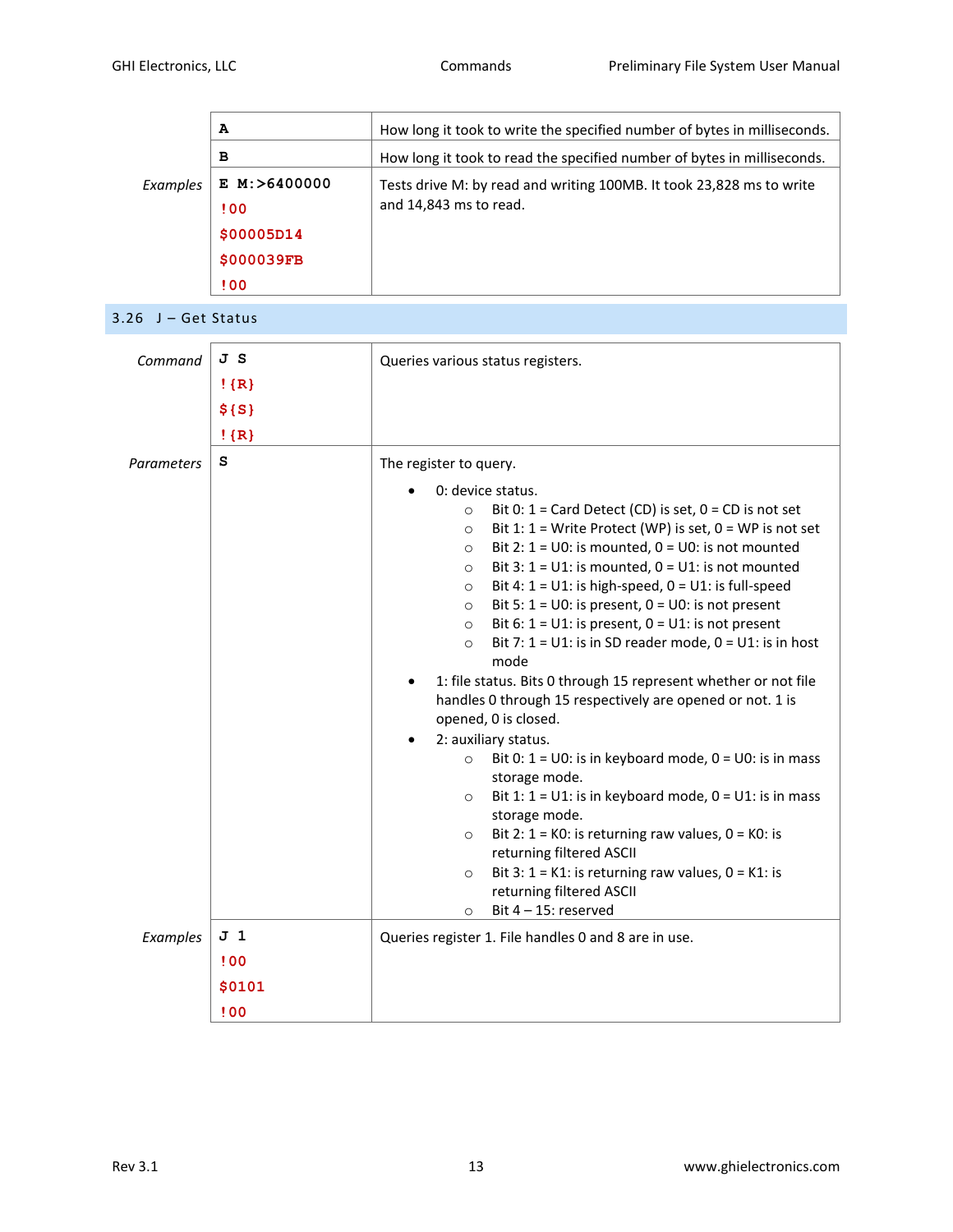# <span id="page-13-0"></span>4 Serial Interfaces

Available communications options are UART, SPI, and I2C. All commands, responses, and operations are identical no matter which interface is used. Each interface only differs in how the data is transferred.

The interface is selected on power up based on the state of specific device dependent pins. See the device specifications for details.

For large write payloads, the host must verify the device is ready to receive more data by checking the BUSY pin. When the device is busy, the host must wait and try again.

#### <span id="page-13-1"></span>4.1 UART Interface

The UART interface uses three signals:

- RX: serial input that receives commands from the host.
- TX: serial output, the responses going to the host microcontroller.
- BUSY: output indicating when the system is busy and cannot accept more incoming data.

#### <span id="page-13-2"></span>4.2 SPI Interface

The SPI interface uses six signals:

- SSEL: Slave select input.
- SCK: Serial clock input.
- MISO: Master in slave out, output.
- MOSI: Master out slave in, input.
- BUSY: output indicating when the system is busy and cannot accept more incoming data.
- DATA READY: output indicating there is data available to read.

There is a framing mechanism used to transfer data to and from the host. Each frame can include part of or multiple commands and responses. Every frame originates from the host and includes a three byte header. The first byte determines if this is a read or write frame (1 for write, 2 for read) and the last two bytes are the payload size (excluding the header), least-significant byte first.

Instead of using the BUSY pin, the host can check the response sent on MISO. For every byte sent on MOSI after the frame type byte, the device sends a ready flag byte on MISO. If the byte is not 1, the device is busy.

Keep in mind that SPI is a host initiated protocol. The host must query the device using a read frame to see if it has data it needs to send. The payload size field in the read frame is the number of bytes the host wants to read from the device. At the same time that the payload size field is sent, the device will send how many bytes it has available in its internal buffer on MISO. If the device has fewer bytes available than the host requested, make sure to only read the number of bytes the device actually has available.

| Pin         | <b>Frame Type</b> | <b>Payload Size</b> |            | Payload    |            |               |
|-------------|-------------------|---------------------|------------|------------|------------|---------------|
| <b>MOSI</b> | 0x01 (Write)      | Size LSB            | Size MSB   | Byte 0     | $\cdots$   | <b>Byte N</b> |
| <b>MISO</b> | 0x00              | Ready Flag          | Ready Flag | Ready Flag | Ready Flag | Ready Flag    |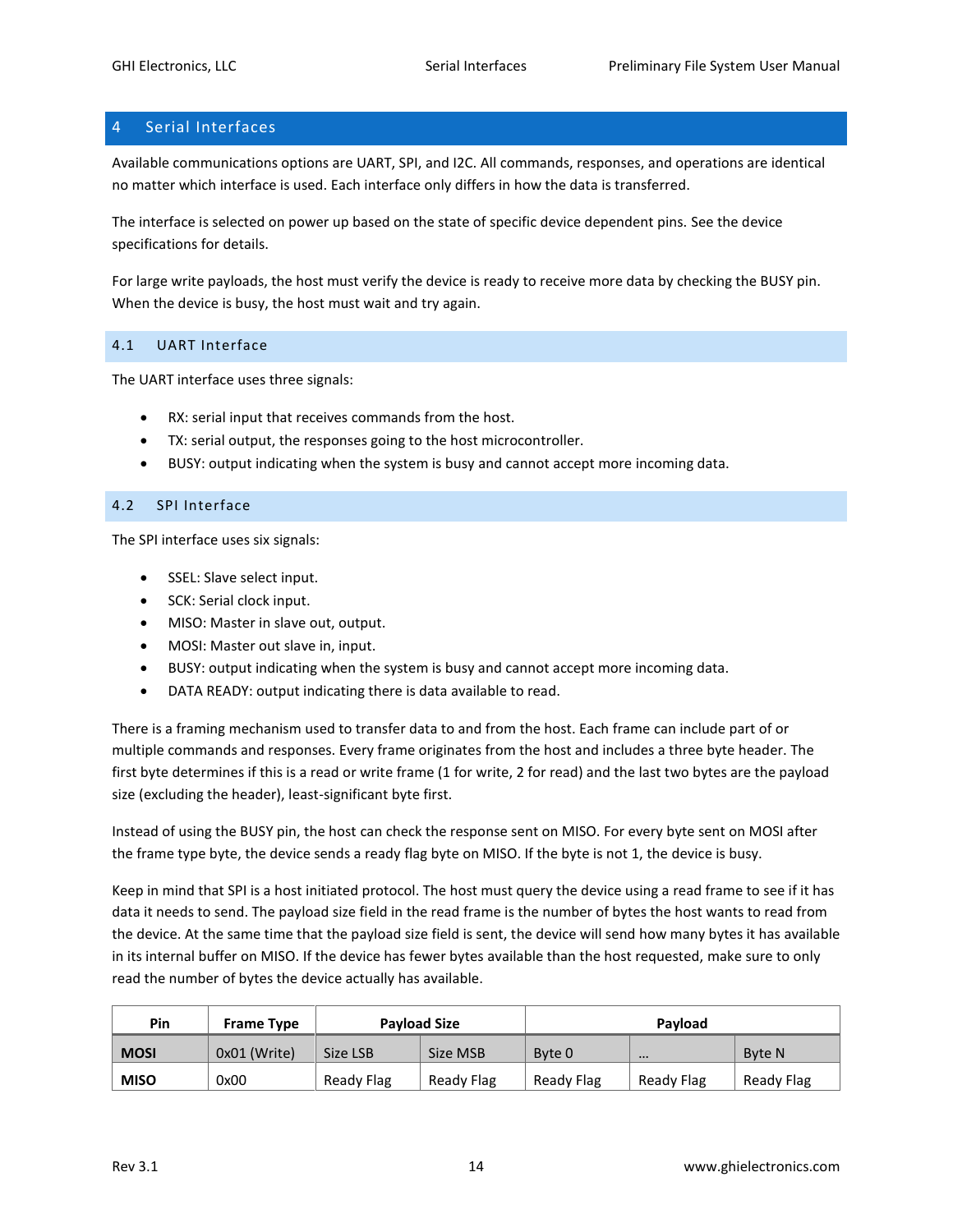| Pin         | <b>Frame Type</b> | <b>Request Size</b> |                            | Reauest |          |        |
|-------------|-------------------|---------------------|----------------------------|---------|----------|--------|
| <b>MOSI</b> | $0x02$ (Read)     | Requested Bytes LSB | Requested Bytes MSB        | 0x00    | 0x00     | 0x00   |
| <b>MISO</b> | 0x00              | Available Bytes LSB | <b>Available Bytes MSB</b> | Byte 0  | $\cdots$ | Byte N |

#### <span id="page-14-0"></span>4.3 I2C Interface

The I2C interface uses four signals:

- **SCL: I2C clock.**
- SDA: I2C data.
- BUSY: output indicating when the system is busy and cannot accept more incoming data.
- DATA READY: output indicating there is data available to read.

Reading and write data over I2C uses the built in I2C read and write commands. When reading, bytes 0x00 and 0xFF have special meaning. All other bytes are to be interpreted as part of the response. When 0x00 is received, no data is available.

0xFF is an escape byte. When it is received, it means the next byte is to be interpreted as-is instead of any special meaning. This includes 0x00 and 0xFF. For example: when 0xFF is received followed by 0x00, 0x00 was received as part of the actual response. 0xFF followed by 0xFF means 0xFF was received as part of the actual response. For commands that have a filler byte being sent to the host, do not use 0xFF or 0x00 as the filler byte.

The following code illustrates reading and handling the escape bytes:

```
uint8 I2C_ReadByteFromDevice() { 
        uint8 data;
         do {
                 I2C_SendAddress((deviceAddress << 1) | 0x01);
                 data = 12C_{Read()};
        while (data == 0x00);
        if (data == 0xFF) {
                 I2C_SendAddress((deviceAddress << 1) | 0x01);
                 data = 12C_{Read()};
        }
        return data;
}
```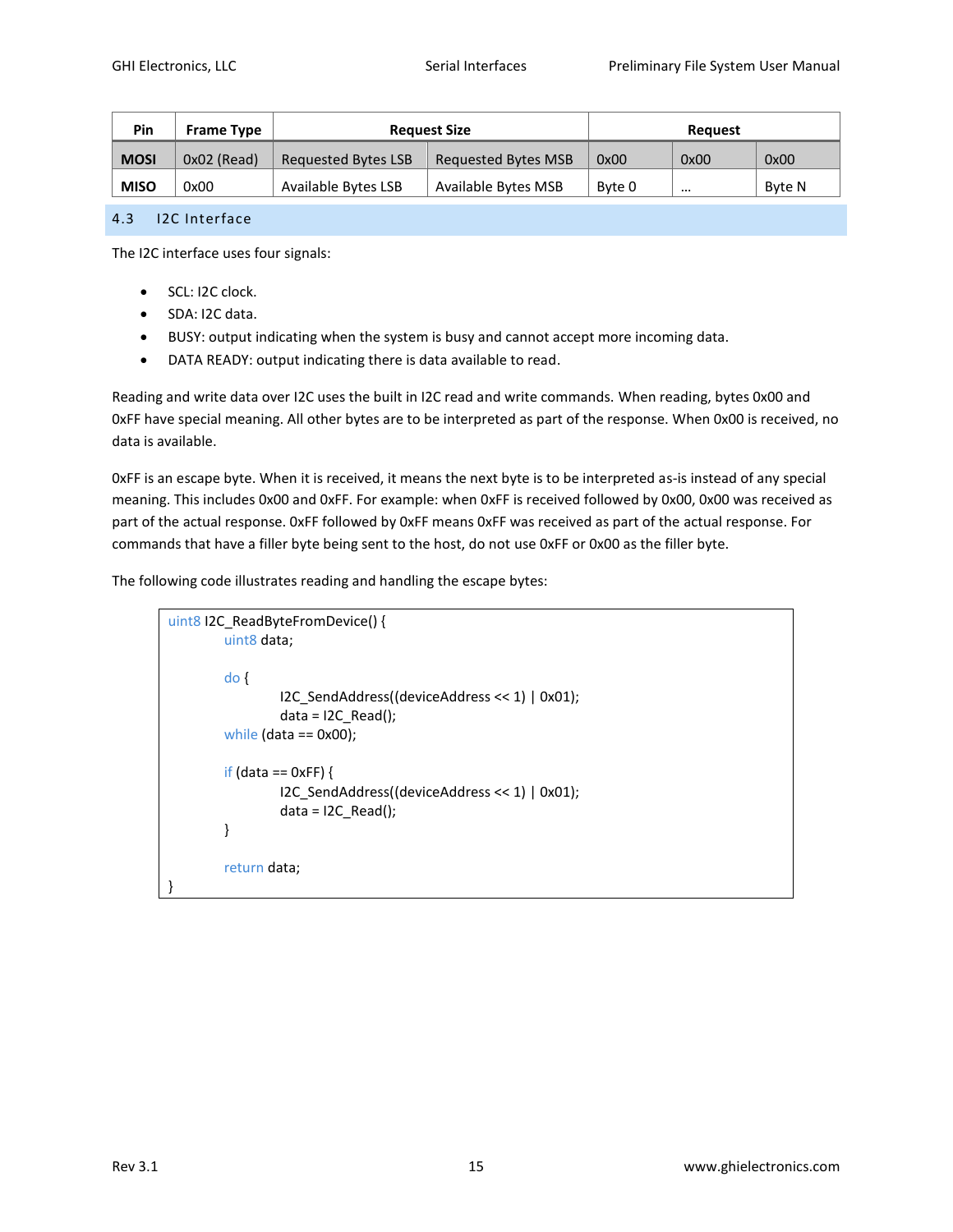# <span id="page-15-0"></span>5 Operating Modes

#### <span id="page-15-1"></span>5.1 SD Reader

Some devices include a special SD-Reader mode in addition to the default mode. In the default mode, the system is a file system hardware device, allowing access of files on SD and USB drives over UART, SPI, and I2C.

In the SD-Reader mode, one of the USB ports operates in client mode appearing as a USB SD card reader. In this mode, a product can, for example, store files on an SD card and then use the USB port to read the files from a PC.

Once initialized in SD Reader mode and a valid connection with the PC is established, the SDR Connect pin will go high. It will go low when the PC disconnects or SD Reader mode is exited. Connection notification is not instant and may take some time depending on the connected devices.

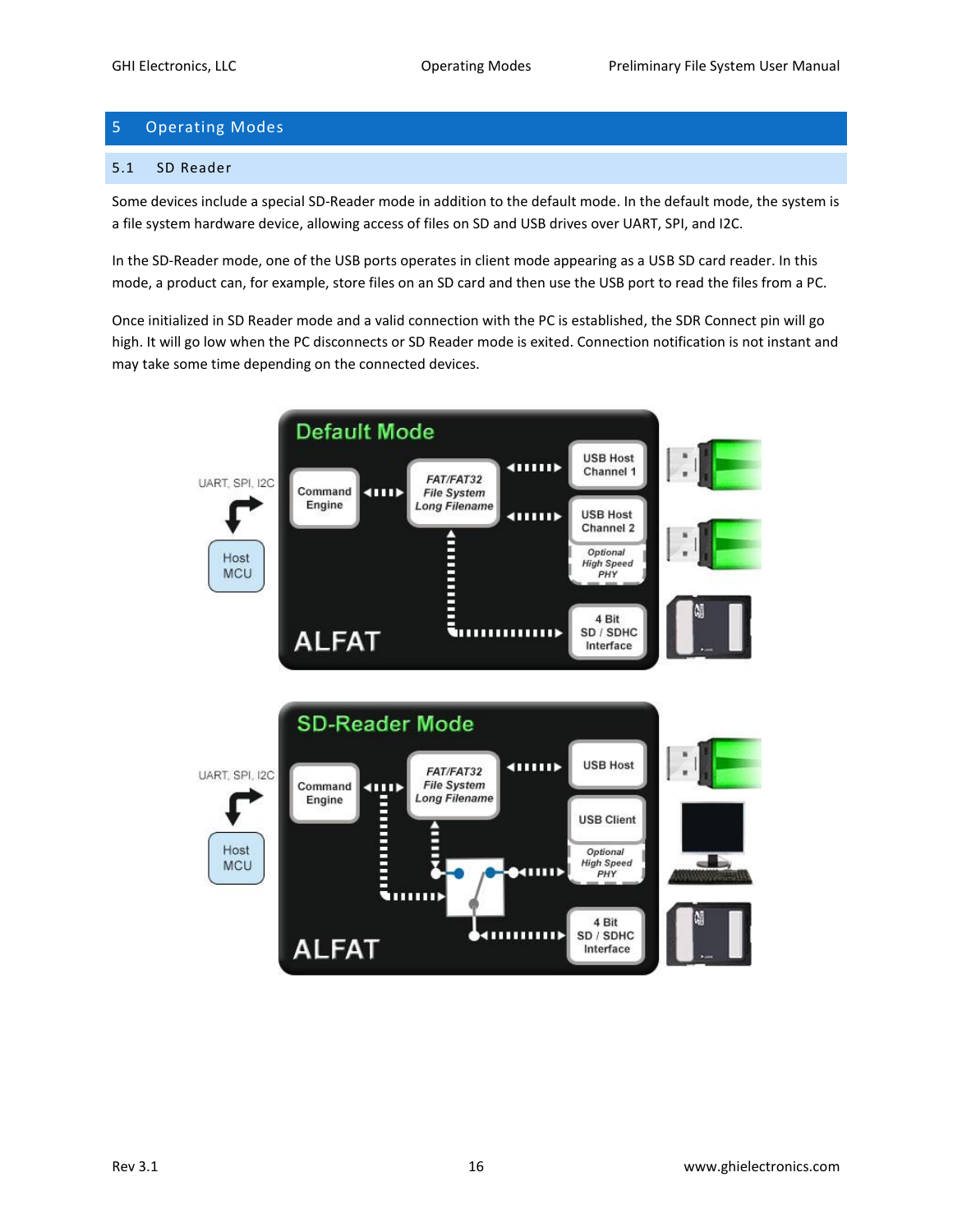# <span id="page-16-0"></span>5.2 Keyboards

Some devices include the ability to read key presses from an attached USB keyboard. See the R – [Read File](#page-5-0) an[d K](#page-9-0) – [Get Free Size](#page-9-0) commands for details on use.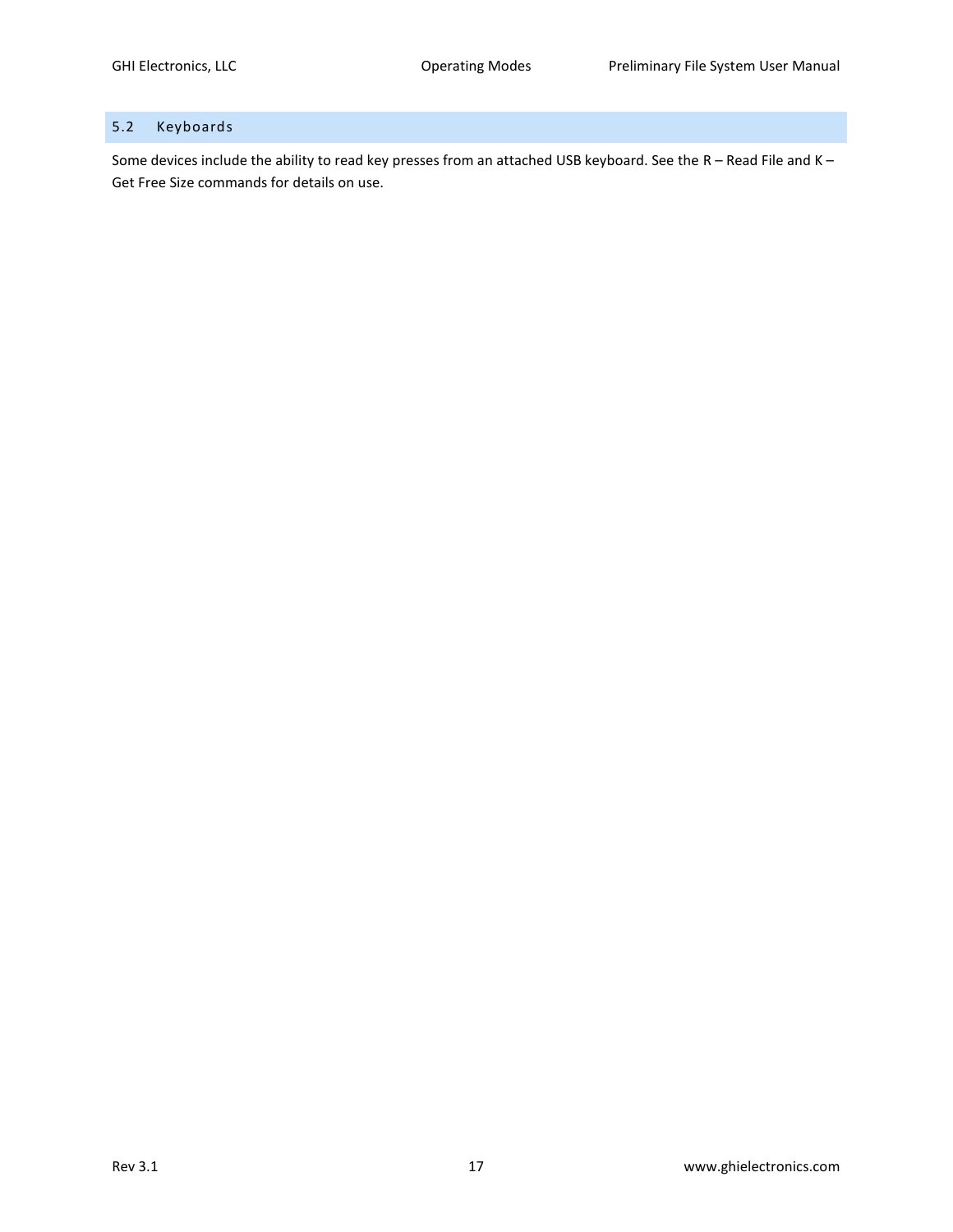# <span id="page-17-0"></span>6 Result Codes **Code Description** 0 | Command successful. 1 **Unknown command.** 2 **Incorrect parameters.** 3 Operation failed or attempted to write to a write-protected card. 4 Reached the end of the file/folder list. 10 | Media does not initialize. 11 Initialize media failed. May be caused by not present media or high or floating card detect. 12 Insufficient free space on storage media. 20 File/folder does not exist. 21 **Failed to open the file.** 22 Seeking a file must be open for read. 23 Seek value outside the file size. 24 Filename length cannot be zero. 25 Filename has a forbidden character. 26 File or folder name already exists. 30 Invalid handle. 31 Handle source cannot be opened. 32 Handle destination cannot be opened. 33 Handle source requires file open for read mode. 34 Handle destination requires file open for write or append mode. 35 No more handles available. 36 Handle cannot be opened. 37 Handle is already in use. 38 Invalid file open mode. 39 Handle requires write or append mode. 3A Handle requires read mode. 40 The system is busy. 41 Command is supported with SPI interface only. 60 Flush signal was detected. 70 No SD Card detected in card reader mode. 71 Keyboard not detected. 72 | Keyboard not initialized.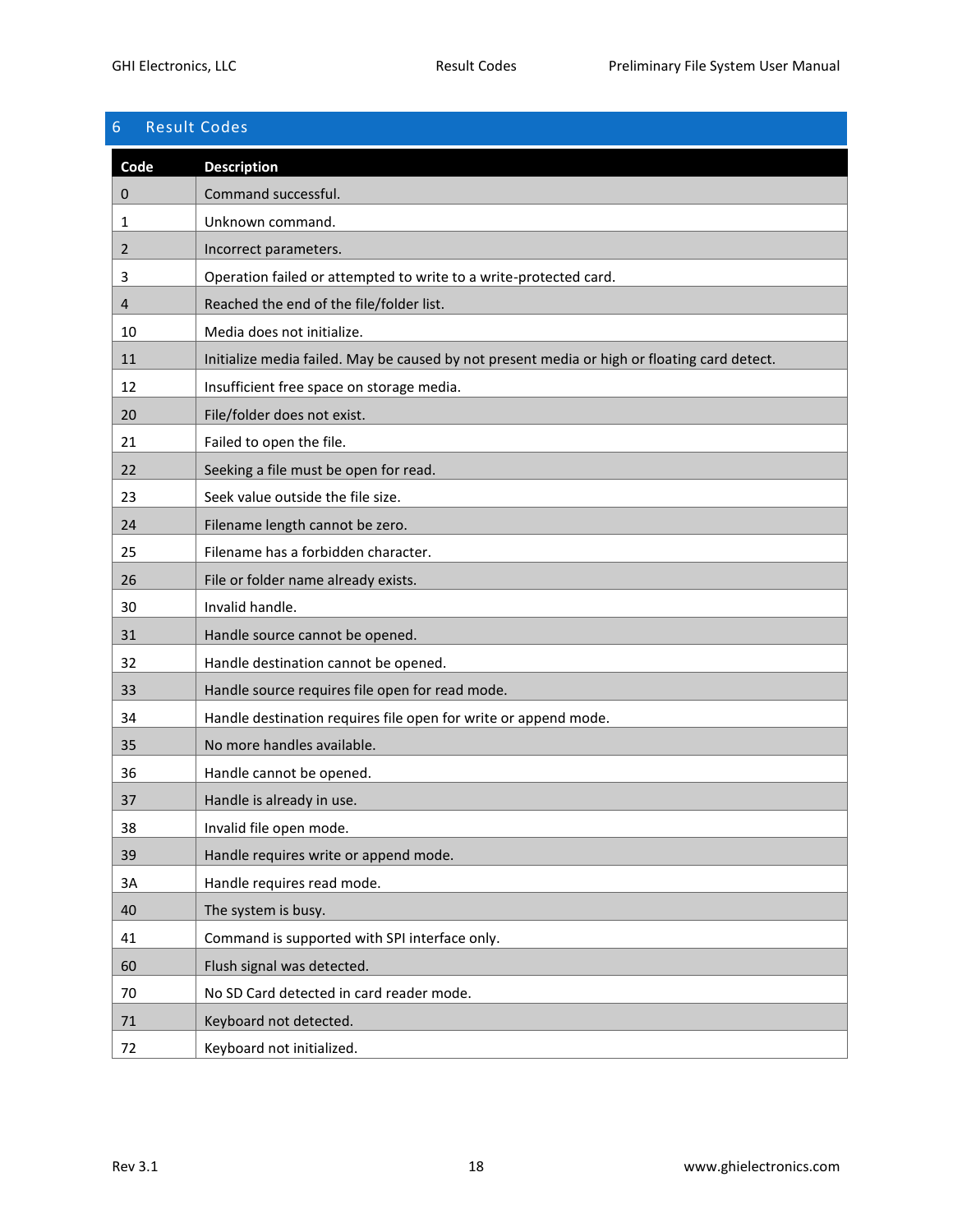# <span id="page-18-0"></span>7 Legal Notice

#### <span id="page-18-1"></span>7.1 Trademarks

F20, F40, and ALFAT are trademarks of GHI Electronics, LLC.

Other registered or unregistered trademarks are owned by their respective companies.

#### <span id="page-18-2"></span>7.2 Disclaimer

IN NO EVENT SHALL GHI ELECTRONICS, LLC BE LIABLE FOR ANY DIRECT, INDIRECT, INCIDENTAL, SPECIAL, EXEMPLARY, OR CONSEQUENTIAL DAMAGES (INCLUDING, BUT NOT LIMITED TO, PROCUREMENT OF SUBSTITUTE GOODS OR SERVICES; LOSS OF USE, DATA, OR PROFITS; OR BUSINESS INTERRUPTION) HOWEVER CAUSED AND ON ANY THEORY OF LIABILITY, WHETHER IN CONTRACT, STRICT LIABILITY, OR TORT (INCLUDING NEGLIGENCE OR OTHERWISE) ARISING IN ANY WAY OUT OF THE USE OF THIS PRODUCT, EVEN IF ADVISED OF THE POSSIBILITY OF SUCH DAMAGE. GHI ELECTRONICS, LLC LINE OF PRODUCTS ARE NOT DESIGNED FOR LIFE SUPPORT APPLICATIONS. SPECIFICATIONS, AVAILABILITY, AND PRICE ARE SUBJECT TO CHANGE WITHOUT NOTICE.